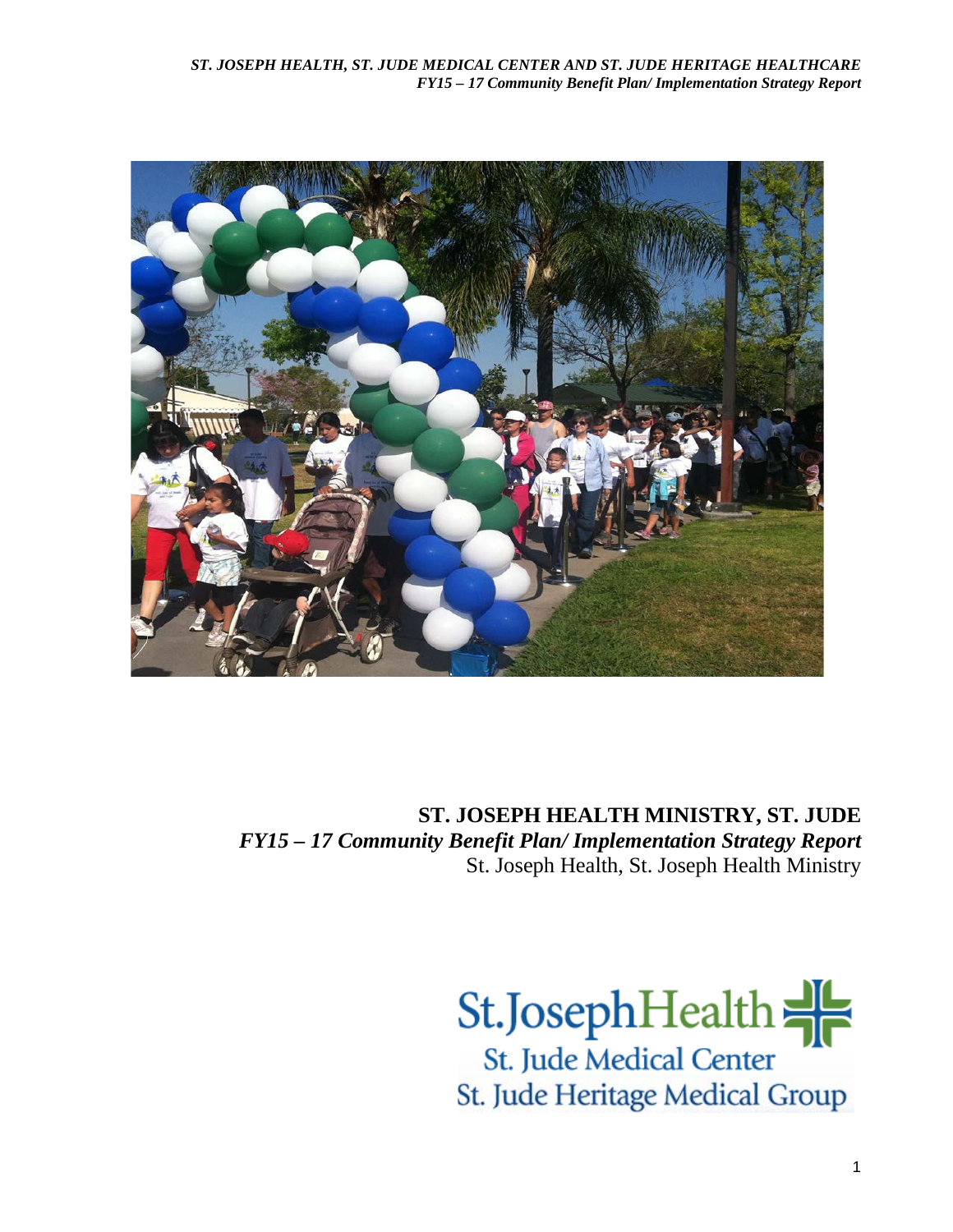# **TABLE OF CONTENTS**

| <b>EXECUTIVE SUMMARY</b>                                                                                         | 3              |
|------------------------------------------------------------------------------------------------------------------|----------------|
| <b>INTRODUCTION – WHO WE ARE AND WHY WE EXIST</b><br><b>Mission, Vision, and Values</b>                          | 4              |
| <b>ORGANIZATIONAL COMMITMENT</b><br><b>Community Benefit Governance and Management Structure</b>                 | 5              |
| <b>COMMUNITY</b><br><b>Community Served</b>                                                                      | $\overline{7}$ |
| <b>COMMUNITY NEEDS AND ASSETS ASSESSMENT PROCESS</b>                                                             |                |
| <b>Summary of Community Needs and Assets Assessment</b>                                                          | 11             |
| <b>Identification and Selection of DUHN Communities</b>                                                          | 12             |
| <b>Prioritized Community Health Needs</b>                                                                        | 13             |
| <b>COMMUNITY BENEFIT PLANNING PROCESS</b>                                                                        |                |
| <b>Summary of Community Benefit Planning Process</b>                                                             | 14             |
| <b>Addressing the Needs of the Community:</b><br>FY15 - 17 Key Community Benefit Initiatives and Evaluation Plan | 17             |
| Planning for the Uninsured and Underinsured:<br><b>Financial Assistance Program</b>                              | 21             |
| <b>Other Community Benefit Programs and Evaluation Plan</b>                                                      | 22             |
| <b>Needs Beyond the Hospital Service Program</b>                                                                 | 25             |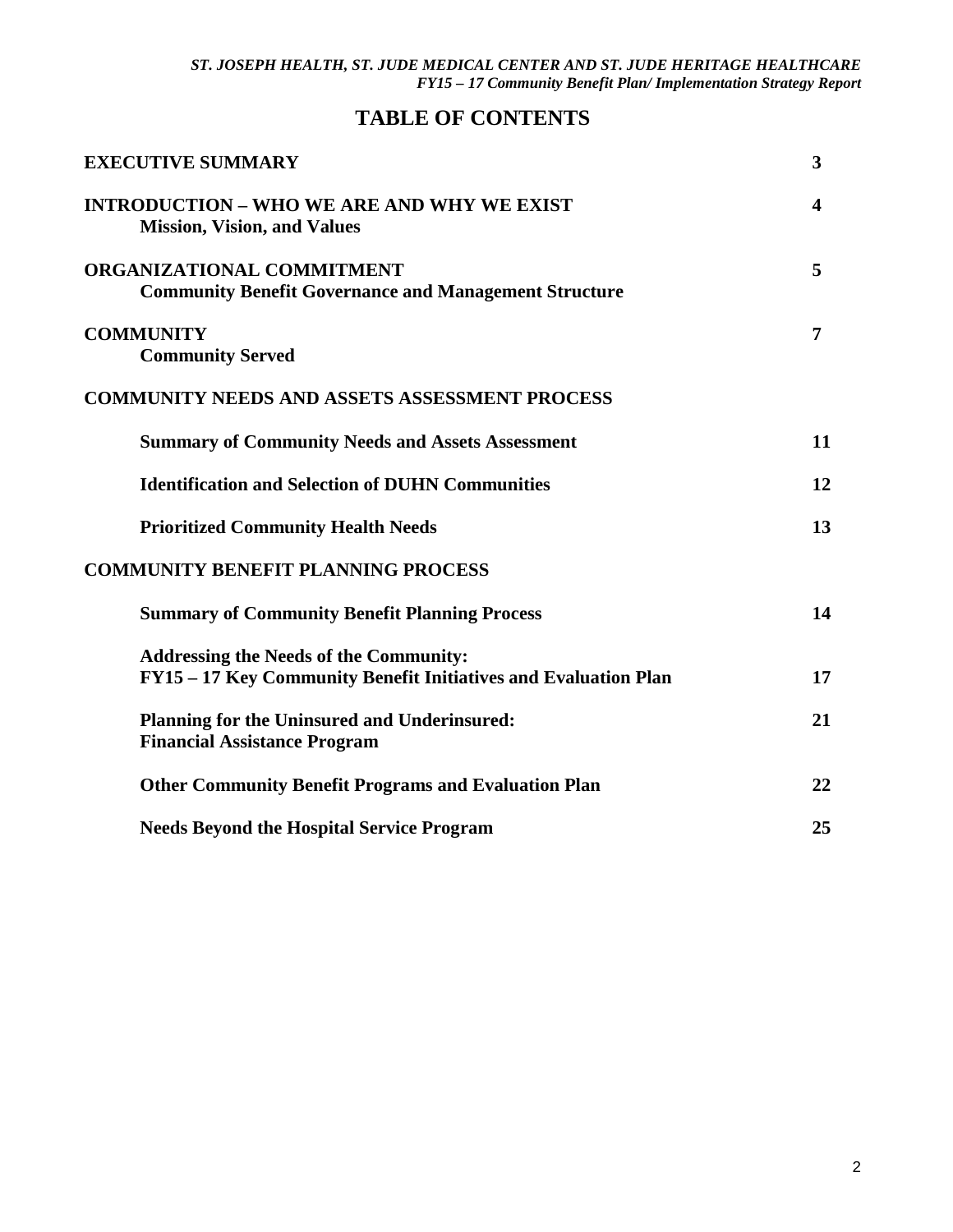# **EXECUTIVE SUMMARY**

St. Joseph Health, St. Jude Medical Center (referred to in this document as the Medical Center) is located in 101 E. Valencia Mesa Drive, Fullerton, CA 92835. The facility has 329 licensed beds with centers of excellence in Cardiac, Oncology, Orthopedics, Rehabilitation, and Women and Children's Services. The Medical Center's 2,865 employees and 740 medical staff are committed to striving for sacred encounters, perfect care and healthiest communities. St. Jude Heritage Healthcare is a not-forprofit medical practice foundation with 866 employees and 150 physicians in partnership with the Medical Center serving over 250,000 residents in North Orange County and neighboring areas.

The community benefits service area of St. Jude Medical Center (SJMC CBSA) and its integrated medical practice foundation St. Jude Heritage Healthcare includes the following cities of North Orange County: Fullerton, Brea, Placentia, Buena Park, La Habra and Yorba Linda. This service area with a population of 443,813 represents communities of wealth and poverty, working class communities and middle class areas. While the average household income in the service area is almost \$71,521, there are several neighborhoods where the household income is half of the average. The service area is one of great ethnic diversity. Hispanics make up over one-third of the population and Asian-Pacific Islanders are 16 percent of the population. In many neighborhoods the majority of the community is Hispanic and Spanish is the primary language spoken at home. The neighborhoods where the Medical Center's community benefit programs focus are those that are lower in income and more ethnically diverse (DUHN – Disproportionate Unmet Health Needs neighborhoods).

In response to identified unmet health-related needs in the community needs assessment, during FY15- 17 St. Jude Medical Center will focus on access to medical care for the underserved; obesity; behavioral health; and infant and child health for the broader and underserved disadvantaged members of the surrounding community.

Access to medical care for the underserved remains a critical need as there will be an estimated 300,000 uninsured persons in Orange County after health care reform is fully implemented. Our partnership with St. Jude Neighborhood Health Centers will continue to be our major focus of this initiative, as will our on-going charity care and our expanded participation in CalOptima, the county organized MediCal managed care plan. We will expand our efforts on obesity prevention by focusing on the home, community and school environments of low-income children and their families. Our work in behavioral health will support both the countywide initiative and our health system regional plan. Our efforts in infant and child health will focus on increasing immunization rates and childhood obesity prevention.

Due to the fast pace at which the community and health care industry change, St. Jude Medical Center anticipates that implementation strategies may evolve and therefore, a flexible approach is best suited for the development of its response to the St. Jude Medical Center Community Health Needs Assessment (CHNA). On an annual basis St. Jude Medical Center evaluates its CB Plan, specifically its strategies and resources; and makes adjustments as needed to achieve its goals/outcome measures, and, to adapt to changes in resource availability.

In 1986, St. Joseph Health created a plan and began an effort to further its commitment to neighbors in need. With a vision of reaching beyond the walls of health care facilities and transcending traditional efforts of providing financial assistance for those in need of acute care services, St. Joseph Health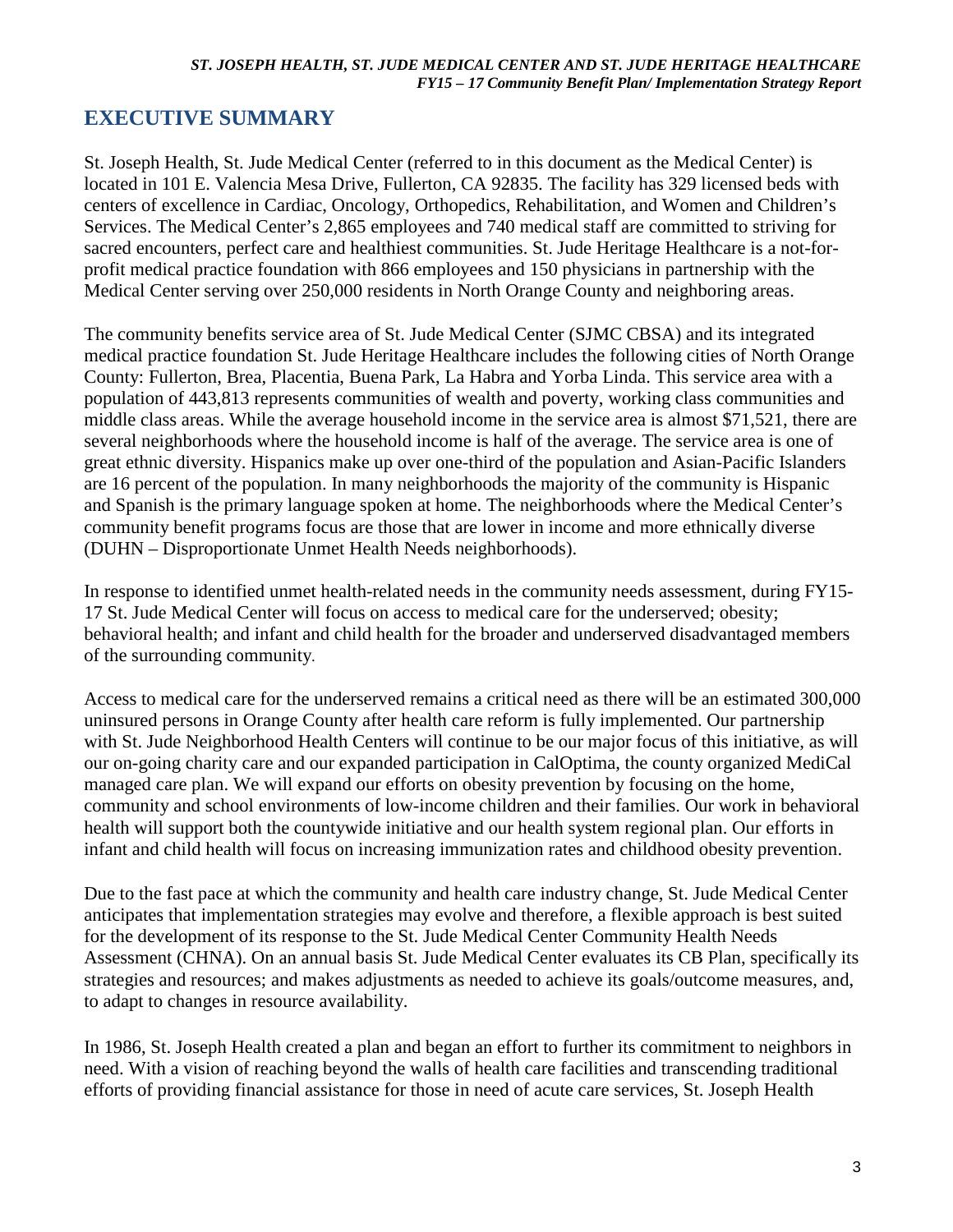System created the St. Joseph Health Community Partnership Fund (formerly known as the St. Joseph Health System Foundation) to improve the health of low-income individuals residing in local communities.

Each year St. Jude Medical Center allocates 10% of its net income (net realized gains and losses) to the St. Joseph Health Community Partnership Fund. 7.5% of the contributions are used to support local hospital Care for the Poor programs. 1.75% is used to support SJH Community Partnership Fund grant initiatives. The remaining .75% is designated toward reserves, which helps ensure the Fund's ability to sustain programs into the future that assist low-income and underserved populations.

Furthermore, St. Jude Medical Center will endorse local non-profit organization partners to apply for funding through the [St. Joseph Health Community Partnership Fund.](http://www.stjhs.org/SJH-Programs/SJH-Community-Partnership-Fund.aspx) Local non-profits that receive funding provide specific services and resources to meet the identified needs of underserved communities throughout St. Joseph Health California hospitals' service areas.

## **INTRODUCTION – WHO WE ARE AND WHY WE EXIST**

As a ministry founded by the Sisters of St. Joseph of Orange, St. Jude Medical Center lives out the tradition and of community engagement set out hundreds of years ago. The Sisters of St. Joseph of Orange trace their roots back to 17<sup>th</sup> century France and the unique vision of a Jesuit Priest names Jean-Pierre Medaille. He sought to organize an order of religious women who, rather than remaining cloistered in a convent, ventured out into the community to seek out "the Dear Neighbors" and minister to their needs. The congregation managed to survive the turbulence of the French revolution and eventually expanded not only throughout France but throughout the world. In 1912 a small group of Sisters of St. Joseph went to Eureka, California, at the invitation of the local Bishop, to establish a school. A few years later, the great influenza epidemic of 1918 caused the sisters to temporarily set aside their education efforts to care for the ill. They realized immediately that the small community desperately needed a hospital. Through bold faith, foresight and flexibility in 1920, the Sisters opened the 28-bed St. Joseph Hospital Eureka and the first St. Joseph Health ministry.

## **Mission, Vision, Values, and Strategic Direction**

### *Our Mission*

*To extend the healing ministry of Jesus in the tradition of the Sisters of St. Joseph of Orange by continually improving the health and quality of life of people in the communities we serve.*

*Our Vision*

*We bring people together to provide compassionate care, promote health improvement and create healthy communities.*

### *Our Values*

*The four core values of St. Joseph Health – Service, Excellence, Dignity and Justice – are the guiding principles for all we do, shaping our interactions with those whom we are privileged to serve.*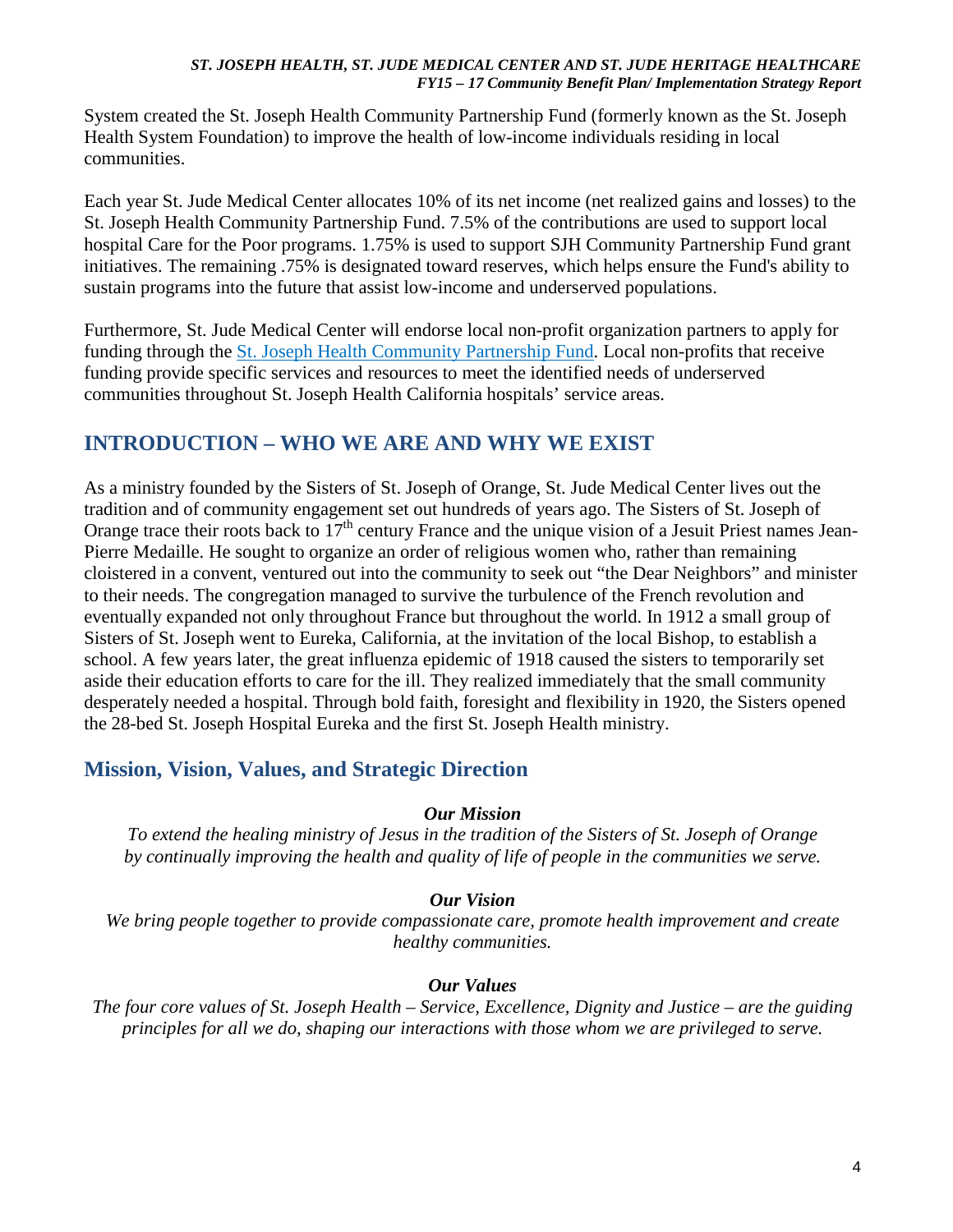St. Jude Medical Center has been meeting the health and quality of life needs of North Orange County as part of St. Joseph Health Ministry since 1957. Serving the communities of Fullerton, Brea, Buena Park, La Habra, Placentia, Yorba Linda and the surrounding areas, St. Jude Medical Center is a 329 acute care hospital that provides quality care in the areas of cardiac care, oncology, orthopedics, general surgery, rehabilitation, perinatal services, critical care, diagnostic imaging and emergency medicine. St. Jude Heritage Healthcare has been a partner since 1995. With the Medical Center's 2,865 employees and 740 medical staff realizing the mission, St. Jude Medical Center is one of the largest employers in the region. Together we are committed to increasing access to the most vulnerable through our charity care and community clinics, improving the health of our community through prevention and disease management programs and working in collaboration with others to serve all residents in North Orange County with a special focus on those living in poverty.

## **Strategic Direction**

As we move into the future, St. Jude Medical Center is committed to furthering our mission and vision while transforming healthcare to a system that is health-promoting and preventive, accountable in its inevitable rationing decisions, integrated across a balanced network of care and financed according to its ability to pay. To make this a reality, over the next five years (FY14-18), St. Joseph Health, St. Jude Medical Center, and St. Jude Heritage are strategically focused on two key areas to which the Community Benefit Plan strongly align: population health management and network of care.

# **ORGANIZATIONAL COMMITMENT**

St. Jude Medical Center dedicates resources to improve the health and quality of life for the communities it serves, with special emphasis on the needs of the economically poor and underserved.



In 1986, St. Joseph Health created the St. Joseph Health Community Partnership Fund (SJH CPF) (formerly known as the St. Joseph Health System Foundation) to improve the health of low-income individuals residing in local communities.

Each year St. Jude Medical Center allocates 10% of its net income (net realized gains and losses) to the St. Joseph Health Community Partnership Fund. 7.5% of the contributions are used to support local hospital Care for the Poor programs. 1.75% is used to

support SJH Community Partnership Fund grant initiatives. The remaining .75% is designated toward reserves, which helps ensure the Fund's ability to sustain programs into the future that assist lowincome and underserved populations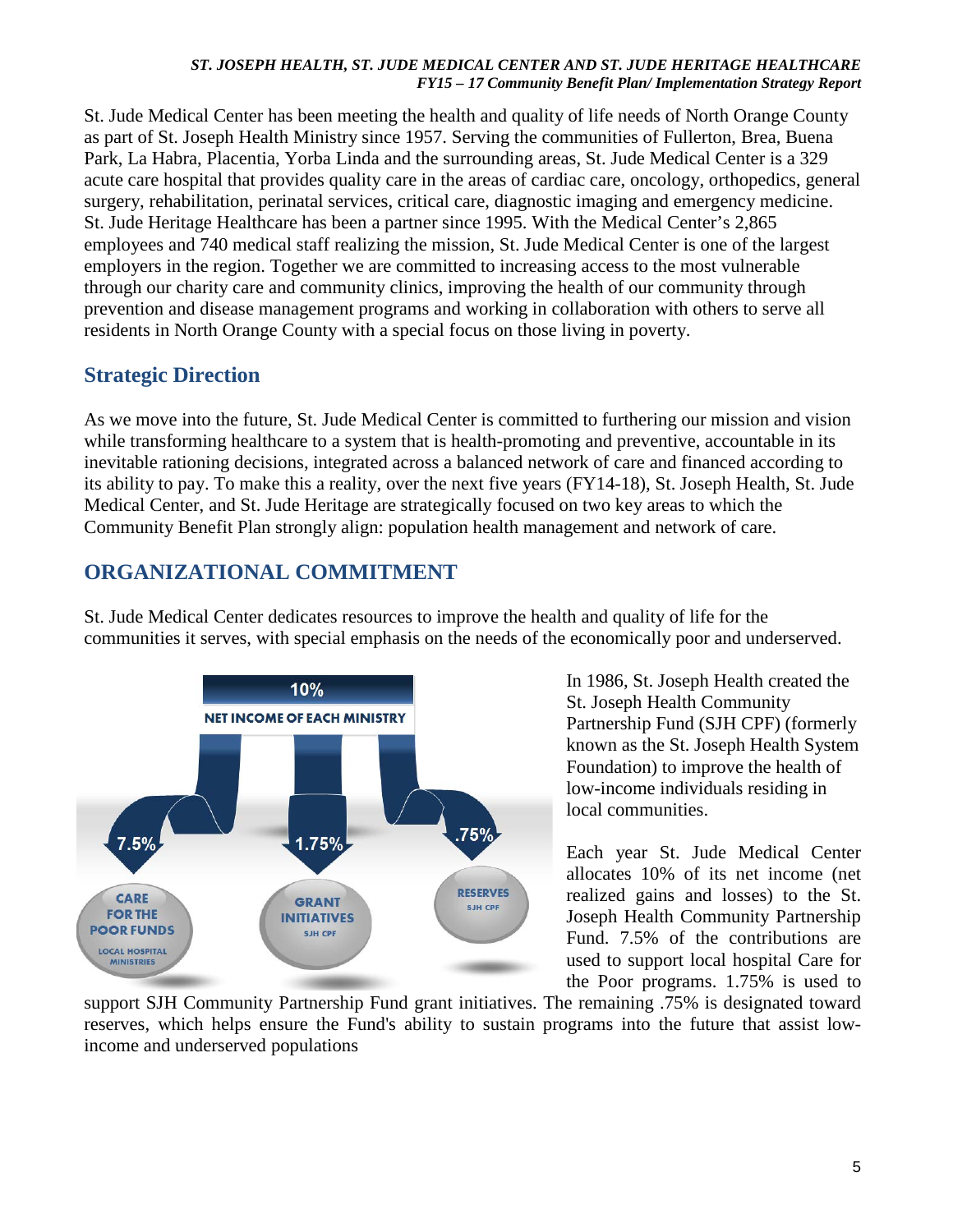Furthermore, St. Jude Medical Center will endorse local non-profit organization partners to apply for funding through the SJH Community Partnership Fund. Local non-profits that receive funding provide specific services and resources to meet the identified needs of underserved communities throughout St. Joseph Health hospitals' service areas.

## **Community Benefit Governance and Management Structure**

St. Jude Medical Center demonstrates organizational commitment to the community benefit process through the allocation of staff time, financial resources, participation, and collaboration. The Vice President of Healthy Communities, the Vice President of Mission Integration, and the SJMC Community Benefit Committee of the Board of Trustees are responsible for coordinating implementation of California Senate Bill 697 provisions as well as provide the opportunity for community leaders, internal hospital Executive Management Team members, physicians, and other staff to work together in planning and carrying out the Community Benefit Plan.

The Community Benefit (CB) Management Team provides orientation for all new Medical Center employees on Community Benefit programs and activities, including opportunities for community participation.

A charter approved in 2007 establishes the formulation of the St. Jude Medical Center Community Benefit Committee. The role of the Community Benefit Committee is to support the Board of Trustees in overseeing community benefit issues. The Committee acts in accordance with a Board-approved charter. The Community Benefit Committee is charged with developing policies and programs that address identified needs in the service area particularly for underserved populations, overseeing development and implementation of the Community Health Needs Assessment and Community Benefit Plan/Implementation Strategy Reports, and overseeing and directing the Community Benefit activities.

The CB Committee has a minimum of eight members including three members of the Board of Trustees. Current membership includes five members of the Board of Trustees and 11 community members. A majority of members have knowledge and experience with the populations most likely to have disproportionate unmet health needs. Committee generally meets quarterly.

## **ROLES AND RESPONSIBILITIES**

### *Senior Leadership*

• CEO and other senior leaders are directly accountable for CB performance.

#### *Community Benefit Committee (CBC)*

- CBC serves as an extension of trustees to provide direct oversight for all charitable program activities and ensure program alignment with Advancing the State of the Art (ASACB) Five Core Principles. It includes diverse community stakeholders. Trustee members on CBC serve as 'board level champions'
- The committee provides recommendations to the Board of Trustees regarding budget, program targeting and program continuation or revision.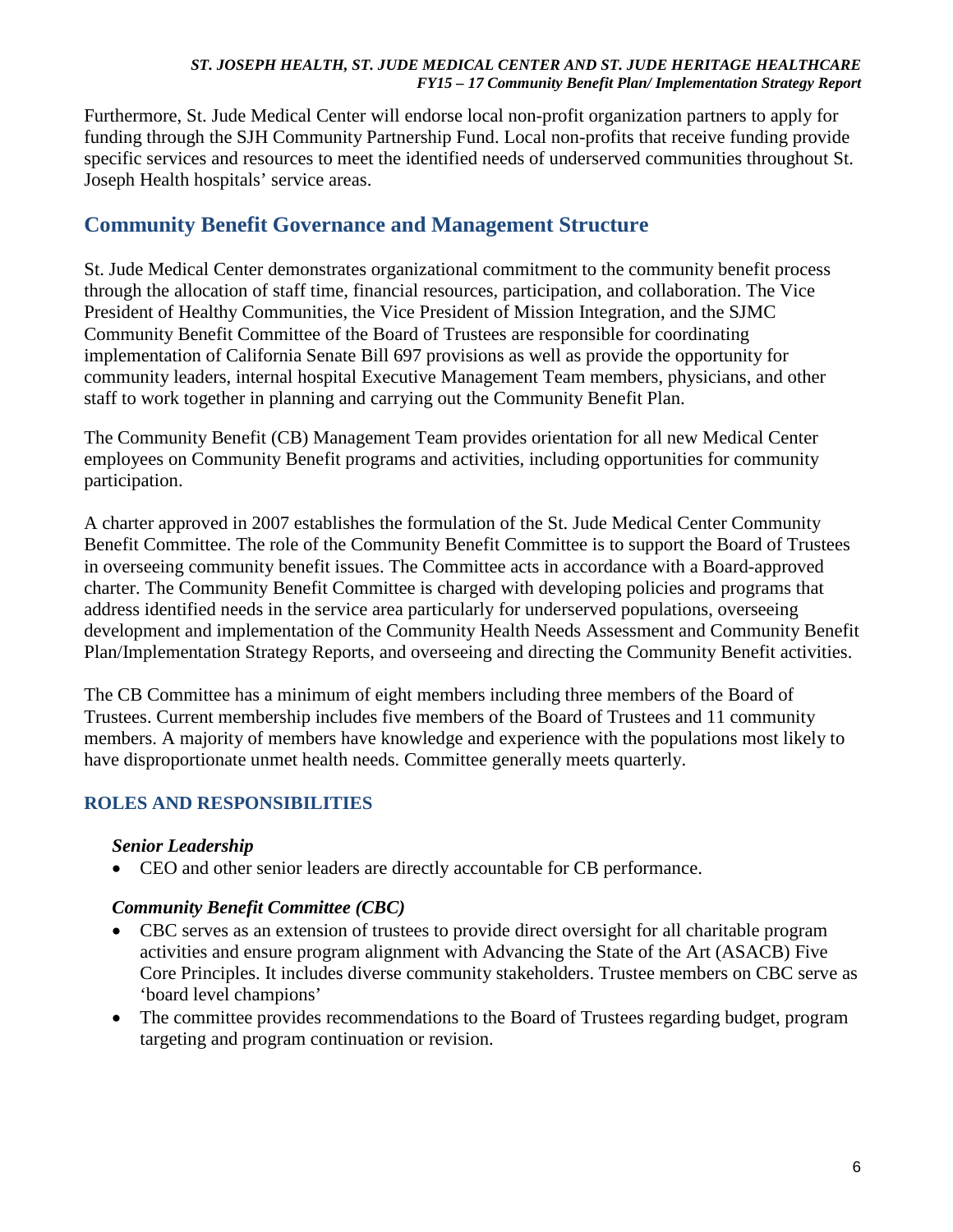## *Community Benefit Department*

- Manages CB efforts and coordination between CB and Finance departments on reporting and planning.
- Manages data collection, program tracking tools and evaluation.
- Develops specific outreach strategies to access identified Disproportionate Unmet Health Needs (DUHN) populations.
- Coordinates with clinical departments to reduce inappropriate ER utilization.
- Advocates for CB to senior leadership and invests in programs to reduce health disparities.

## *Community*

- Partnership to implement and sustain collaborative activities.
- Formal links with community partners.
- Recognition of priority health issue and collaborative activities to address it
- Engagement of local government officials in strategic planning and advocacy on health related issues on a city, county, or regional level.

# **COMMUNITY**

## **Community Served**

St. Jude Medical Center provides parts of Orange, Riverside, Los Angeles and San Bernardino counties with access to advanced care and advanced caring. The hospital's total service area extends from Walnut and Chino Hills in the north, Anaheim in the south, Corona in the east and Whittier and La Mirada in the west. Our Hospital Total Service Area includes the cities of Anaheim, Brea, Buena Park, Chino, Chino Hills, Corona, Diamond Bar, Fullerton, Hacienda Heights, La Habra, La Mirada, Placentia, Walnut, Whittier and Yorba Linda. This includes a population of approximately 1.61 million people, which is similar to the prior assessment. This population is ethnically diverse with 44.5% Hispanic and 19.3% Asian-Pacific Islander, youthful with 25.9% of the population under 17 years of age, and with both wealth and poverty with 8.4% of households living below the federal poverty level. This area has some of the most densely population neighborhoods in California. The Medical Center has defined a Community Benefit Service Area since it began developing community benefit plans more than fifteen years ago that focuses on the cities nearest the hospital, including Fullerton, Brea, La Habra, Placentia, Buena Park and Yorba Linda. The CBSA includes two areas designated as Medically Underserved Populations – one in south Fullerton and the other in La Habra. For a complete copy of St. Jude Medical Center's FY14 CHNA click here: [www.stjudemedicalcenter.org.](http://www.stjudemedicalcenter.org/)

## **Hospital Total Service Area**

The community served by the Hospital is defined based on the geographic origins of the Hospital's inpatients. The Hospital Total Service Area is comprised of both the Primary Service Area (PSA) as well as the Secondary Service Area (SSA) and is established based on the following criteria:

- PSA: 70% of discharges (excluding normal newborns)
- SSA: 71%-85% of discharges (draw rates per ZIP code are considered and PSA/SSA are modified accordingly)
- Includes ZIP codes for continuity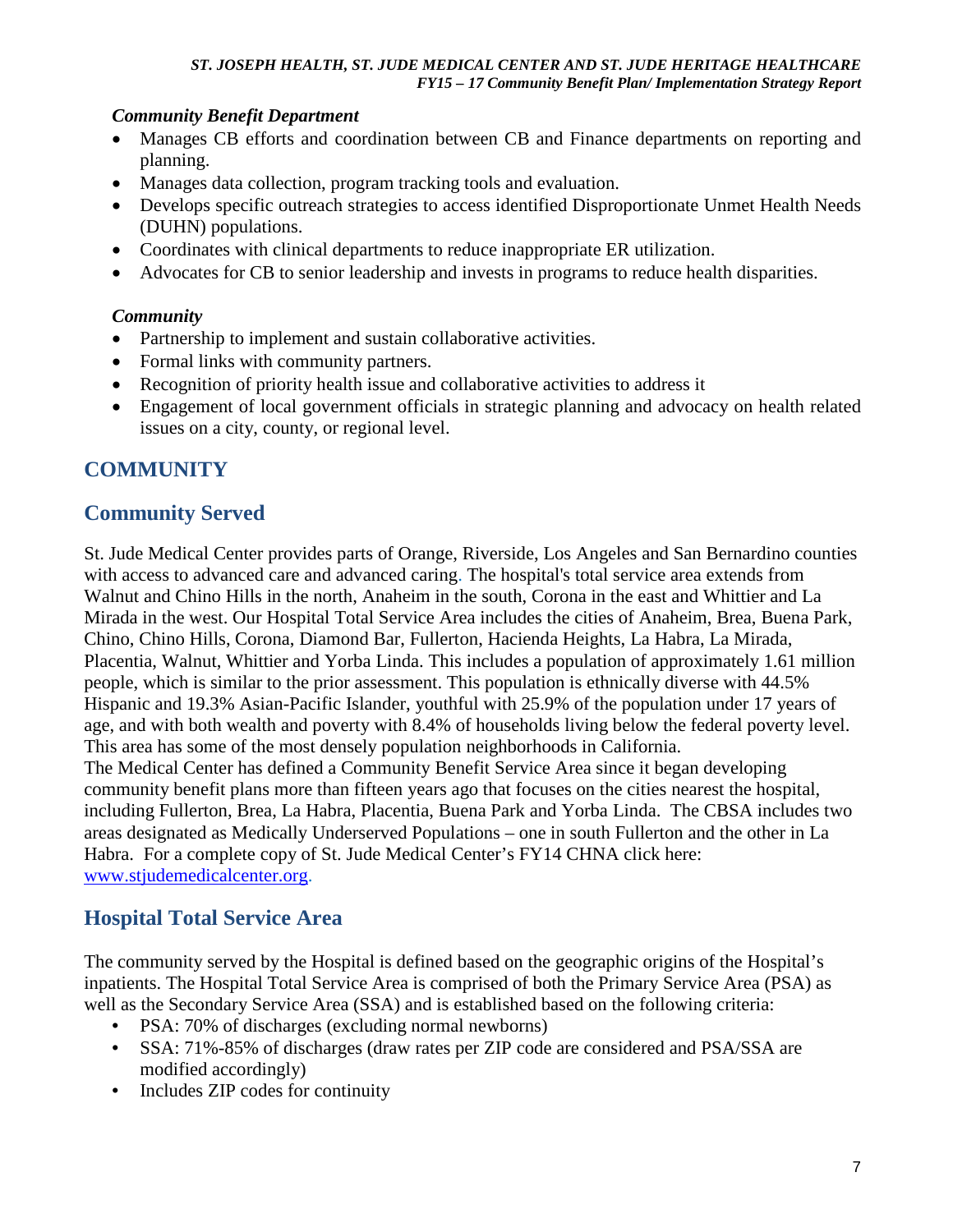- Natural boundaries are considered (i.e., freeways, mountain ranges, etc.)
- Cities are placed in PSA or SSA, but not both

The Primary Service Area ("PSA") is the geographic area from which the majority of the Hospital's patients originate. The Secondary Service Area ("SSA") is where an additional fifteen percent of the population of the Hospital's inpatients reside. The PSA is comprised of Fullerton, Brea, La Habra, La Mirada, Diamond Bar, Rowland Heights, and Yorba Linda. The SSA is comprised of another 8 cities including Walnut, Whittier, Hacienda Heights, Buena Park, Anaheim, Chino Hills, Chino and Corona.

### **Table 1. Cities and ZIP codes in Community Benefit Service Area**

| <b>Cities</b>     | <b>ZIP</b> codes              |
|-------------------|-------------------------------|
| <b>Brea</b>       | 92821,92823                   |
| <b>Buena Park</b> | 90620,90621                   |
| Fullerton         | 92831,92832,92833,92834,92835 |
| La Habra          | 90631                         |
| Placentia         | 92870                         |
| Yorba Linda       | 92886,92887                   |

Figure 1 depicts the Hospital's PSA and SSA. It also shows the location of the Hospital as well as the other hospitals in the area that are a part of St. Joseph Health.

### **Figure 1. St. Jude Medical Center Total Service Area**



The geographic area of focus in our community needs assessment and plan includes the six cities in our Community Benefit Service Area (CBSA) of Brea, Buena Park, Fullerton, La Habra, Placentia, and Yorba Linda.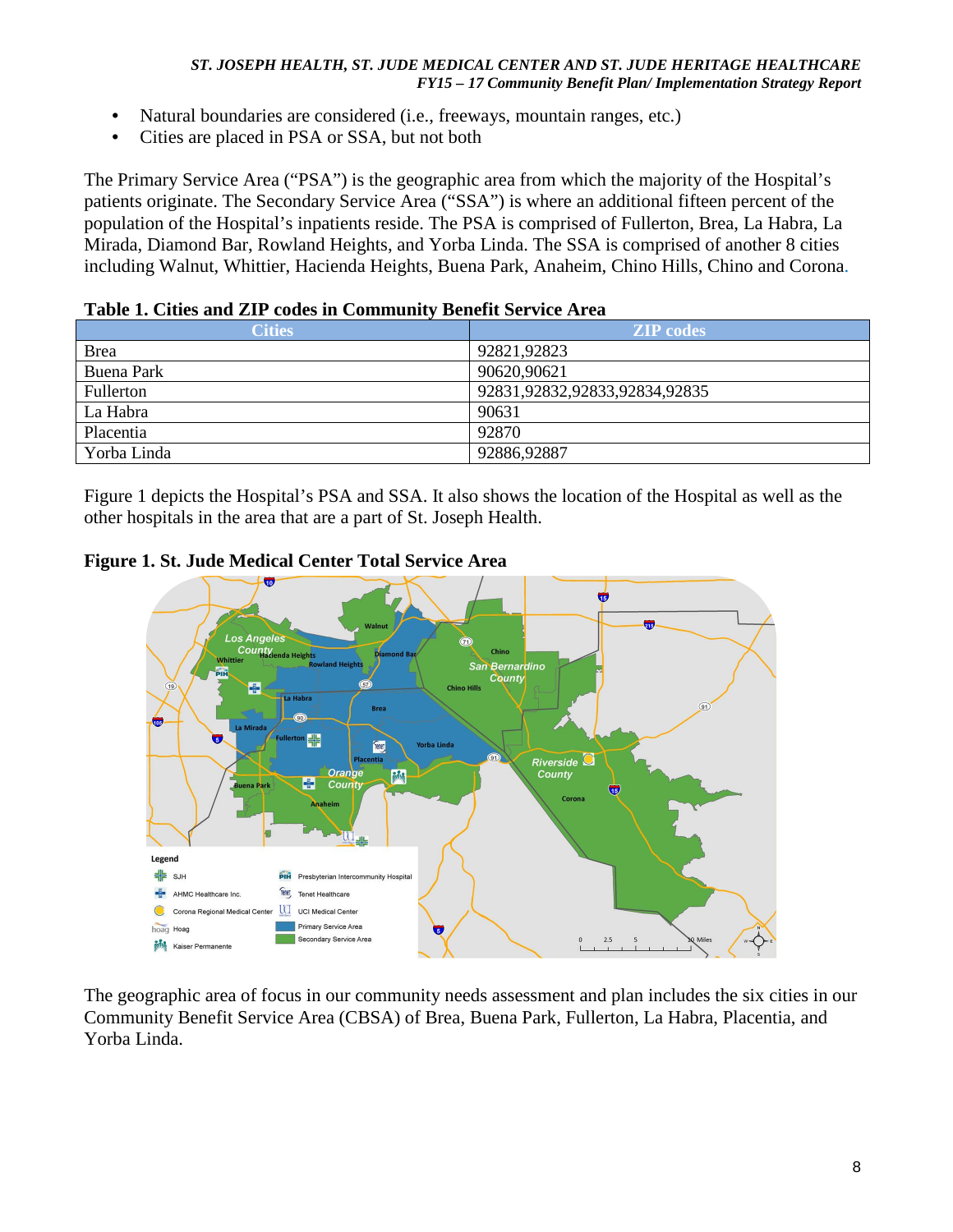Table 2 shows that there are wide disparities in economic indicators within the SJMC CBSA. Buena Park has the lowest median household income and the highest unemployment rate. Within each city, except Yorba Linda, there are neighborhoods that have a higher percentage of disproportionate unmet health needs populations.

| City              | Population | <b>Unemployment</b><br>Rate | Median<br><b>HH</b> Income | % below FPL | %HH<br>Renting |
|-------------------|------------|-----------------------------|----------------------------|-------------|----------------|
| <b>Brea</b>       | 39,638     | 6.6%                        | \$72,824                   | 5.6%        | 34.2%          |
| <b>Buena Park</b> | 80,795     | 11.9%                       | \$61,094                   | 10.2%       | 44.6%          |
| <b>Fullerton</b>  | 133,771    | 10.7%                       | \$63,219                   | 11.3%       | 44.7%          |
| La Habra          | 68,506     | 10.8%                       | \$64,700                   | 12.4%       | 44.8%          |
| Placentia         | 52,308     | 8.5%                        | \$79,194                   | 10.4%       | 33.9%          |
| Yorba<br>Linda    | 68,795     | 6.4%                        | \$113,560                  | 2.5%        | 17.3%          |
| Total             | 443,813    | 9.15%                       | \$90,918                   | 8.73%       | 36.6%          |

### **Table 2. Sociodemographic characteristics of communities in SJMC CBSA; Source: U.S. Census Bureau, 2010.**

## **Community Need Index (Zip Code Level) Based on National Need**

The Community Need Index (CNI) was developed by Dignity Health (formerly known as Catholic Healthcare West (CHW)) and Truven Health Analytics. The Community Needs Index (CNI) identifies the severity of health disparity for every zip code in the United States and demonstrates the link between community need, access to care, and preventable hospitalizations.

CNI aggregates five socioeconomic indicators that contribute to health disparity (also known as barriers):

- Income Barriers (Elder poverty, child poverty and single parent poverty)
- Culture Barriers (non-Caucasian limited English)
- Educational Barriers (% population without HS diploma)
- Insurance Barriers (Insurance, unemployed and uninsured)
- Housing Barriers (Housing, renting percentage)

This objective measure is the combined effect of five socioeconomic barriers (income, culture, education, insurance and housing). A score of 1.0 indicates a zip code with the fewest socioeconomic barriers, while a score of 5.0 represents a zip code with the most socioeconomic barriers. Residents of communities with the highest CNI scores were shown to be twice as likely to experience preventable hospitalizations for manageable conditions such as ear infections, pneumonia or congestive heart failure compared to communities with the lowest CNI scores. (*Ref [\(Roth R,](http://www.ncbi.nlm.nih.gov/pubmed?term=Roth%20R%5BAuthor%5D&cauthor=true&cauthor_uid=16092512) [Barsi E.](http://www.ncbi.nlm.nih.gov/pubmed?term=Barsi%20E%5BAuthor%5D&cauthor=true&cauthor_uid=16092512), [Health Prog.](http://www.ncbi.nlm.nih.gov/pubmed/16092512) 2005 Jul-Aug; 86(4):32-8.)* The CNI is used to a draw attention to areas that need additional investigation so that health policy and planning experts can more strategically allocate resources.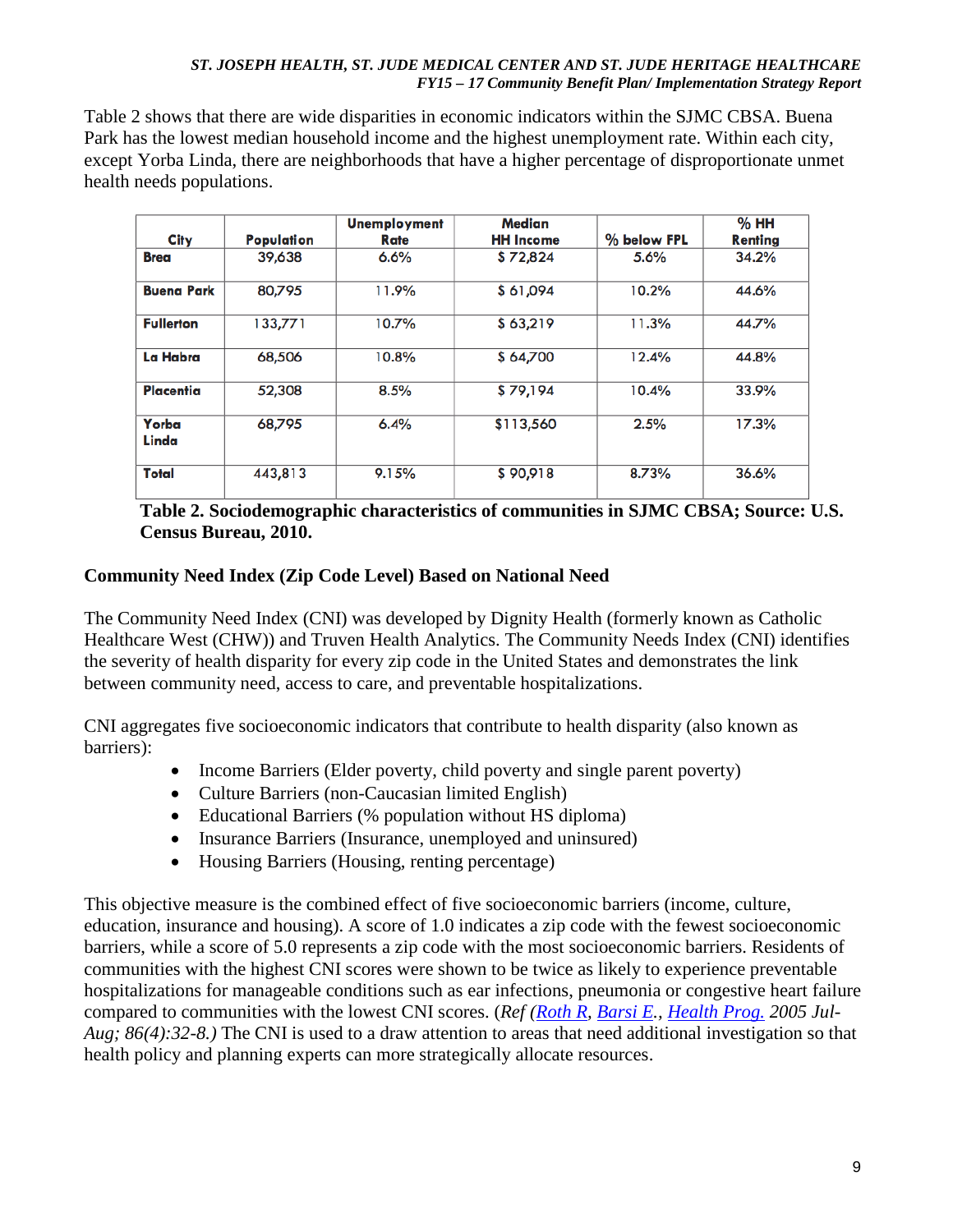For example, the ZIP code 92832 on the CNI map is scored 4.4, making it and zip code 90620 at 4.4 the High Need communities in our CBSA.

Figure 2 depicts the Community Need Index for the hospital's geographic service area based on national need. It also shows the location of the Hospital and the affiliated community clinic.



**Figure 2. Community Need Index Map.** 

## **Intercity Hardship Index (Block group level) Based Geographic Need**

The Intercity Hardship Index (IHI) was developed in 1976 by the Urban and Metropolitan Studies Program of the Nelson A. Rockefeller Institute of Government to reflect the economic condition of cities and allow comparison across cities and across time. The IHI ranges from 0-100, with a higher number indicating greater hardship. The IHI was used by St. Joseph Health to identify block groups with the greatest need.

The IHI combines six key social determinants that are often associated with health outcomes:

- 1) Unemployment (the percent of the population over age 16 that is unemployed)
- 2) Dependency (the percent of the population under the age of 18 or over the age of 64)
- 3) Education (the percent of the population over age 25 who have less than a high school education)
- 4) Income level (per capita income)
- 5) Crowded housing (percent of households with seven or more people)
- 6) Poverty (the percent of people living below the federal poverty level)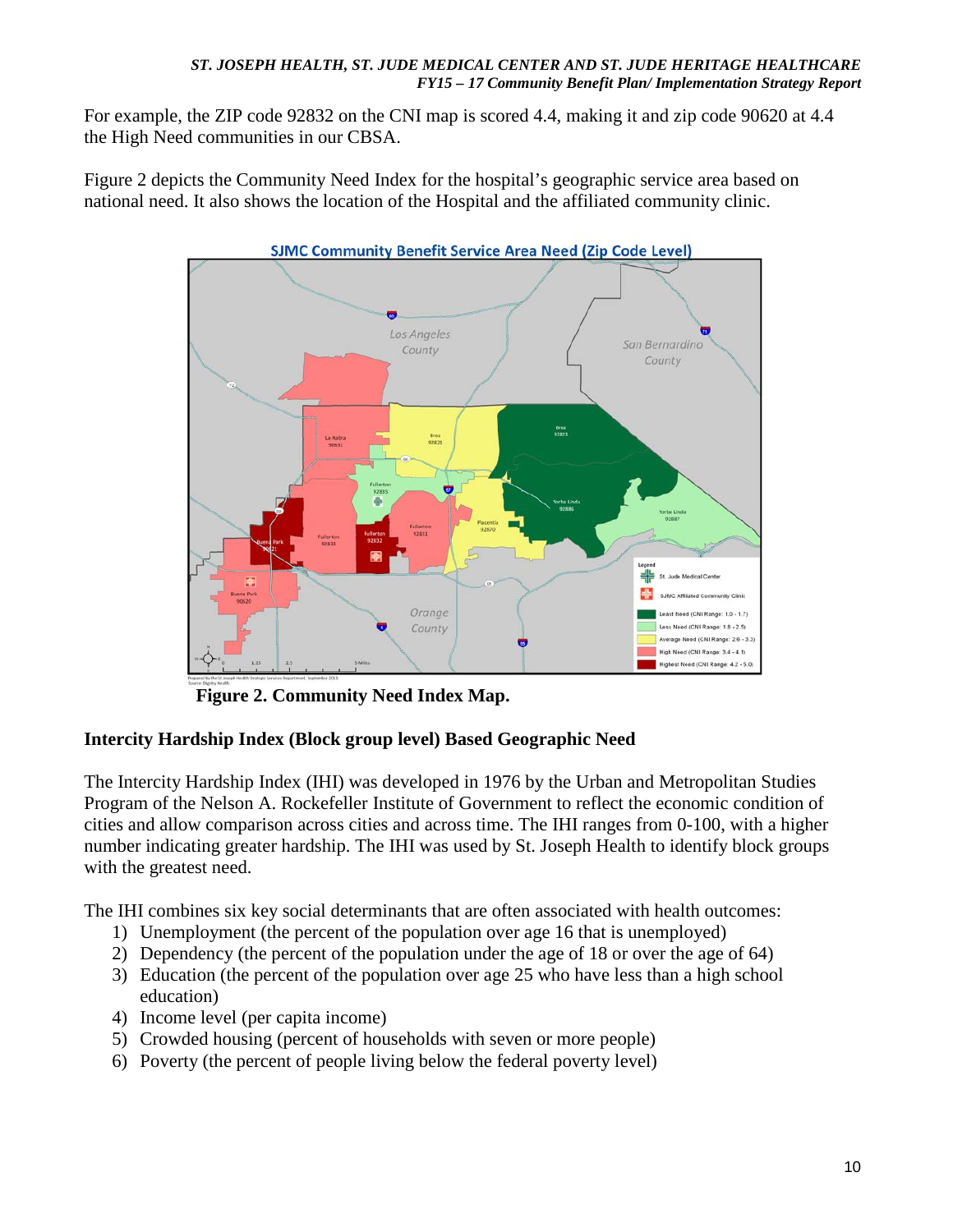Based on the IHI, each block group was assigned a score from 1 (lowest IHI, lowest level of hardship/need) to 5 (highest IHI, highest level of hardship/need). The IHI is based on *relative need within a geographic area*, allowing for comparison across areas. Similar to what is seen with the Community Need Index; the highest need areas are in the cities of Placentia, La Habra and Fullerton.

Figure 3 depicts the Intercity Hardship Index for the hospital's geographic service area and demonstrates *relative need*.



## **Figure 3. St. Jude Medical Center Intercity Hardship Index (Block group Level)**

## **COMMUNITY NEEDS AND ASSESSMENT PROCESS RESULTS**

## **Summary of the Community Needs and Assets Assessment Process**

St. Jude Medical Center completed a needs assessment in FY 2014. This Community Health Assessment is a follow-up to the study conducted in 2007 and our 2010 Assessment. It is a systematic, data-driven approach to determining the health status, behaviors and lifestyles of residents in our Community Benefit Service Area (CBSA). This Community Health Assessment serves as a tool toward reaching three basic goals:

- 1. To improve community residents' self-reported health status, functional health, and overall quality of life.
- 2. To reduce the health disparities among residents.
- 3. To increase accessibility to preventive services for all community residents.

The process utilized in the community health needs assessment is outlined in Figure 4.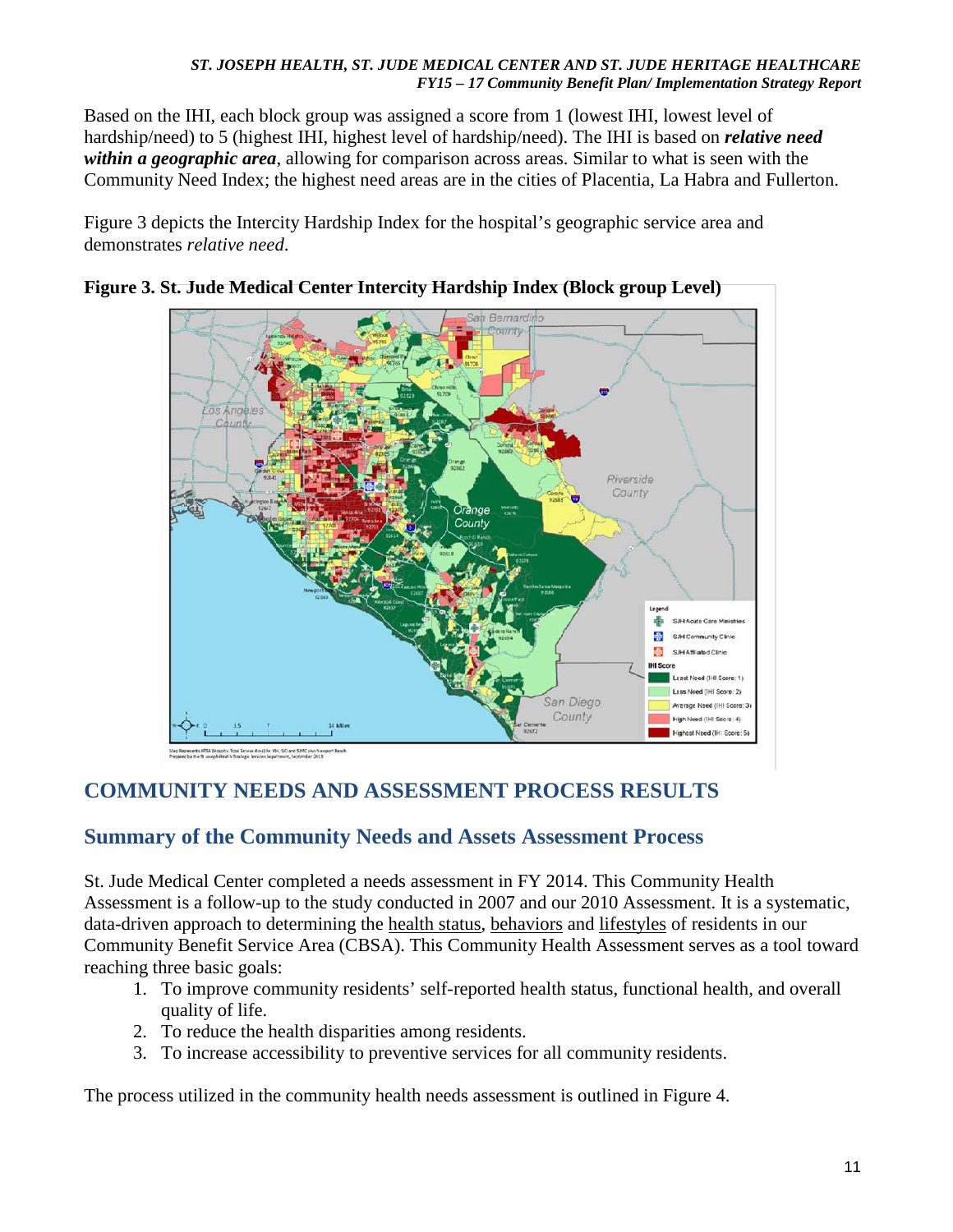

**Figure 4. Process utilized in conducting the needs and assets assessment.** 

The assessment incorporates primary source data conducted by Professional Research Consultants, Inc. (PRC) in 2012 with comparison data from 2007, census data, community need index data, and intercity hardship data. In addition, qualitative obtained through a key informant survey of community based organizations, foundations, health advocates, community clinics, local political/policy leaders, public health organizations, and other hospitals.

A variety of existing (secondary) data sources were consulted to complement the research quality of this Community Health Assessment, including but not limited to: the 2010 U.S. Census, Orange County Healthy People Healthy Places Report, the Centers for Disease Control and Prevention (CDC), Orange County Health Needs Assessment Data, and key informant surveys and focus groups (involving community members, community leaders, public health experts, key stakeholders, low-income residents in North Orange County). National and statewide risk factor data were used as an additional benchmark against which to compare local findings. Data sources include: Behavioral Risk Factor Surveillance System (BRFSS), Centers for Disease Control and Prevention (CDC), National Center for Health Statistics (NCHS), National Health and Nutrition Examination Survey (NHANES), and California Departments of Health Services. The assessment also included consideration of existing assets available in the community to address health needs.

### *Identification and Selection of DUHN Communities*

Communities with Disproportionate Unmet Health-Related Needs (DUHN) are communities defined by zip codes and census tracts where there is a higher prevalence or severity for a particular health concern than the general population within our ministry Service Area.

Communities with DUHN generally meet one of two criteria: *either* there is a high prevalence or severity for a particular health concern to be addressed by a program activity, or there is evidence that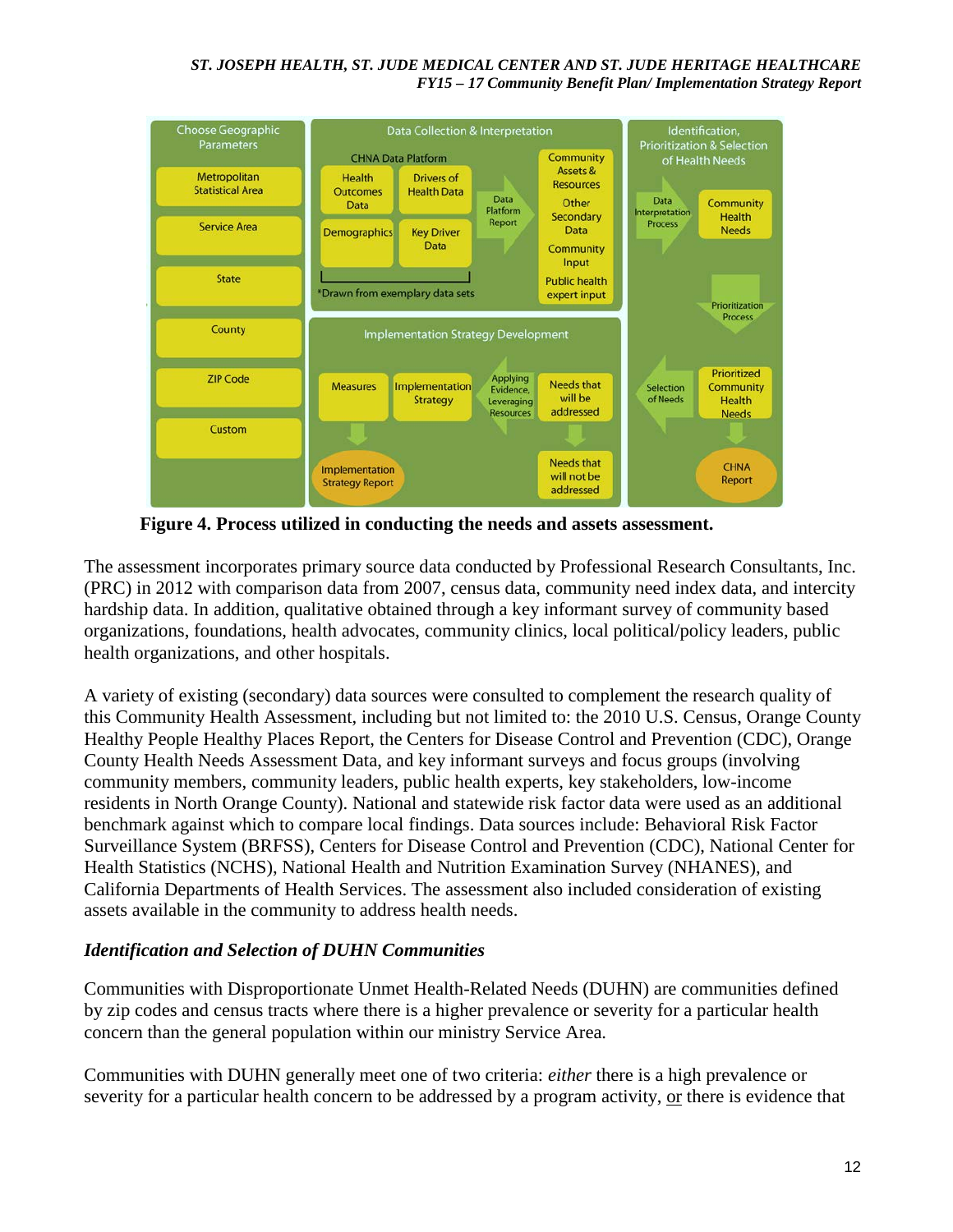community residents are faced with multiple health problems and have limited access to timely, high quality health care. Table 3 lists the groups and identified community needs and assets.

| <b>DUHN Population Group or</b><br>Community zip code or block<br>group           | <b>Key Community Needs</b>                                                                                                                                                                      | Key Community Assets <sup>1</sup>                                                                                                                                                                                                                                                                         |
|-----------------------------------------------------------------------------------|-------------------------------------------------------------------------------------------------------------------------------------------------------------------------------------------------|-----------------------------------------------------------------------------------------------------------------------------------------------------------------------------------------------------------------------------------------------------------------------------------------------------------|
| Adults lacking medical insurance<br>in CRSA                                       | Access to primary health care<br>Access to specialty care                                                                                                                                       | St. Jude Neighborhood Health Center<br>St. Jude Heritage Healthcare<br>Local community clinics<br>Access OC                                                                                                                                                                                               |
| Overweight and obese children<br>and adults in CBSA                               | Increased physical activity in schools.<br>Safe places for recreation.<br>Healthy school meals.<br>Accessible healthy foods.<br>Obesity treatment programs.<br>Public policies promoting heath  | Fullerton, Placentia, Buena Park, La Habra Collaboratives<br><b>Healthy Weight Initiative</b><br><b>School District Wellness Councils</b><br>Network for a Healthy California<br>Dairy Council<br>Orange County Department of Education                                                                   |
| Persons with Mental Illness and<br>Substance Abuse Disorders                      | Lack of treatment programs for those<br>without insurance<br>Stigma of conditions<br>Lack of 24 hour multi-service center for<br>mentally ill homeless                                          | Orange County Behavioral Health Services<br>St. Jude Community Care Navigator Initiative<br>National Alliance for Mentally III<br>St. Joseph Health Orange County Region Behavioral Task Force<br>Pathways of Hope<br>Mercy House<br>WTLC<br><b>Western Youth Services</b><br>CalOptima Behavioral Health |
| Infant and Children                                                               | Lack of teen pregnancy prevention<br>programs in Latino communities<br>Lack of robust immunization program for<br>children<br>Lack of obesity prevention and treatment<br>programs for children | St. Jude Neighborhood Health Centers<br>St. Jude Heritage Healthcare<br><b>Local Community Clinics</b><br>La Habra Collaborative Teen Pregnancy Prevention Programs<br>CalOptima Obesity Prevention programs<br><b>Healthy Weight Initiative</b>                                                          |
| Low Income High Need Areas in<br>Fullerton, Buena Park, Placentia<br>and La Habra | Jobs<br><b>Immigration Reform</b><br><b>Gang Prevention Programs</b>                                                                                                                            | <b>Community Collaboratives</b><br>CalGrip Program<br>OCCCO<br><b>Community Clinics</b>                                                                                                                                                                                                                   |
| Homeless Population                                                               | Lack of 24 hour 7 day per week multi-<br>service shelter<br>Lack of rapid re-housing programs                                                                                                   | Pathways of Hope<br>Mercy House<br>WTI C<br><b>Fullerton Homeless Task Force</b>                                                                                                                                                                                                                          |

**Table 3. DUHN Group and Key Community Needs and Assets Summary Table.**

## *Prioritized Community Health Needs*

The list below summarizes the prioritized community health needs identified through the FY14 Community Health Needs Assessment Process:

- Diabetes
- Cardiac Health
- Obesity
- Access to Medical Care
- Immigration Reform
- Asthma
- Older Adult Health
- Behavioral health
- Access to Dental Care
- Safety
- Homeless Services
- Infant and Child Health
- Income Inequality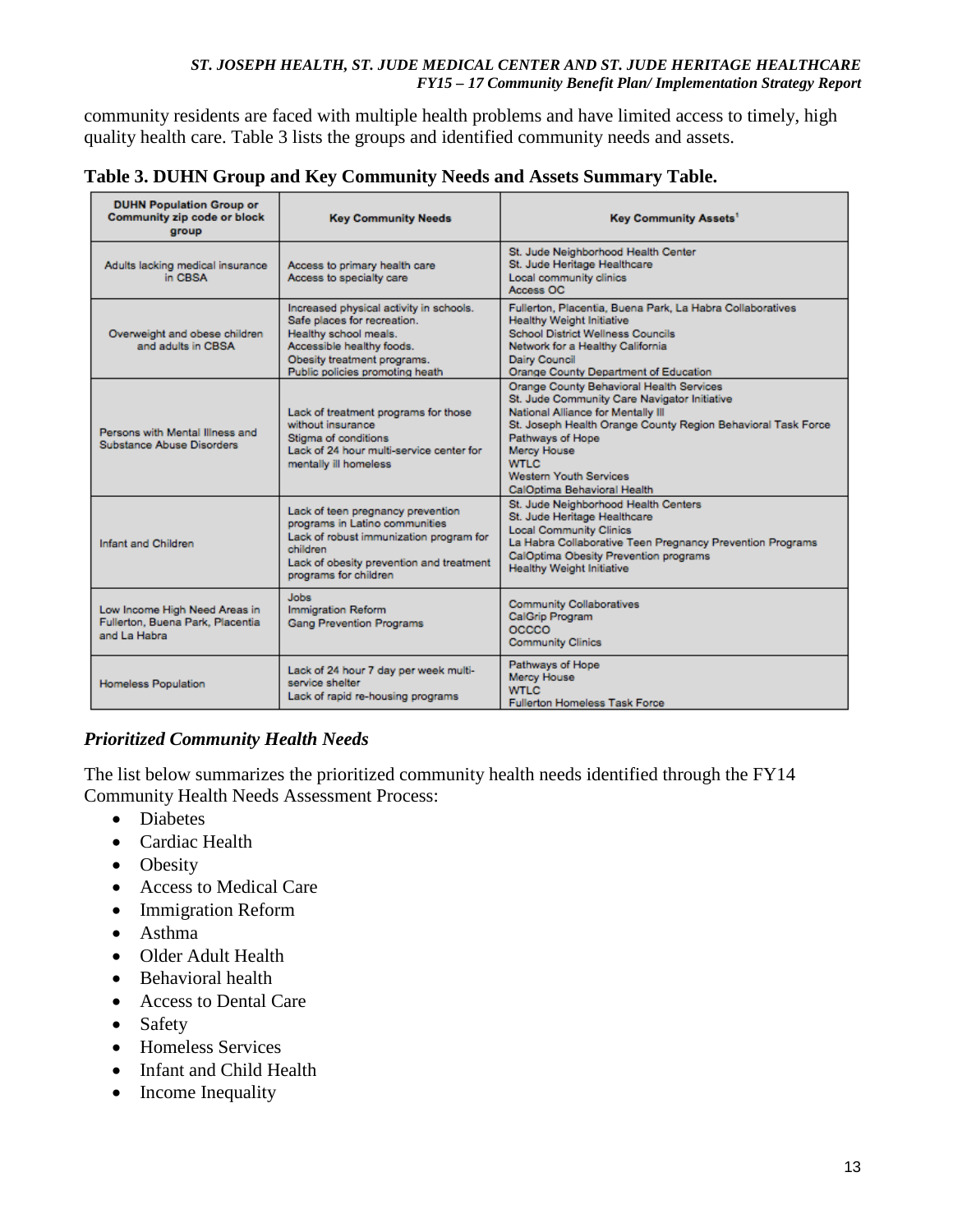# **COMMUNITY BENEFIT PLAN**

# **Summary of Community Benefit Planning Process**

The FY15-17 CB Plan was developed in response to findings from the FY14 Community Health Needs Assessment and is guided by the following five core principles:

- **Disproportionate Unmet Health-Related Needs:** Seek to accommodate the needs to communities with disproportionate unmet health-related needs.
- **Primary Prevention:** Address the underlying causes of persistent health problem.
- **Seamless Continuum of Care:** Emphasis evidence-based approaches by establishing operational between clinical services and community health improvement activities.
- **Build Community Capacity:** Target charitable resources to mobilize and build the capacity of existing community assets.
- **Collaborative Governance:** Engage diverse community stakeholders in the selection, design, implementation, and evaluation of program activities.

Priorities were identified by stakeholder groups' surveyed, low-income residents who participated in focus groups, and data collected by the county. Additionally, social determinants were included in the list of priorities for review by the Medical Center Community Benefit Committee. The Orange County Health Care Agency has identified obesity and diabetes, older adult services, infant and child health, and behavioral health as their top priorities for planning. The low-income resident focus groups identified hypertension, obesity, diabetes, access to medical care, homelessness, and safety as priority areas. The stakeholder surveys identified access to medical and dental care, obesity, homeless, gang prevention, and teen pregnancy as priorities. This information was provided to the Committee who ranked the identified issues based on the criteria recommended by the Catholic Health Association and approved by the Medical Center Community Benefit Committee.

| <b>Need</b>                   | <b>Ranking</b> |
|-------------------------------|----------------|
| <b>Diabetes</b>               | $31***$        |
| Cardiac Health                | 30             |
| <b>Obesity</b>                | $30***$        |
| <b>Access to Medical Care</b> | $29**$         |
| <b>Immigration Reform</b>     | 27             |
| Asthma                        | 26             |
| Older Adult Health            | 26             |
| <b>Behavioral</b> health      | $26**$         |
| <b>Access to Dental Care</b>  | 26             |
| Safety                        | 25             |
| Homeless Services             | $24**$         |
| Infant and Child Health       | 23             |
| Income Inequality             | 23             |

#### **Table 3. Issues identified in the CHNA, as ranked by the Community Benefit Committee.**

\*Two of three groups rated as important. \*\*All three groups rated as important. Red: Top priorities chosen for FY15-17.

Under this ranking system each of the health issues were ranked by Community Benefit staff as "Low" (1 point), "Medium" (2 points), or "High" (3 points) – with "High" indicating most need or most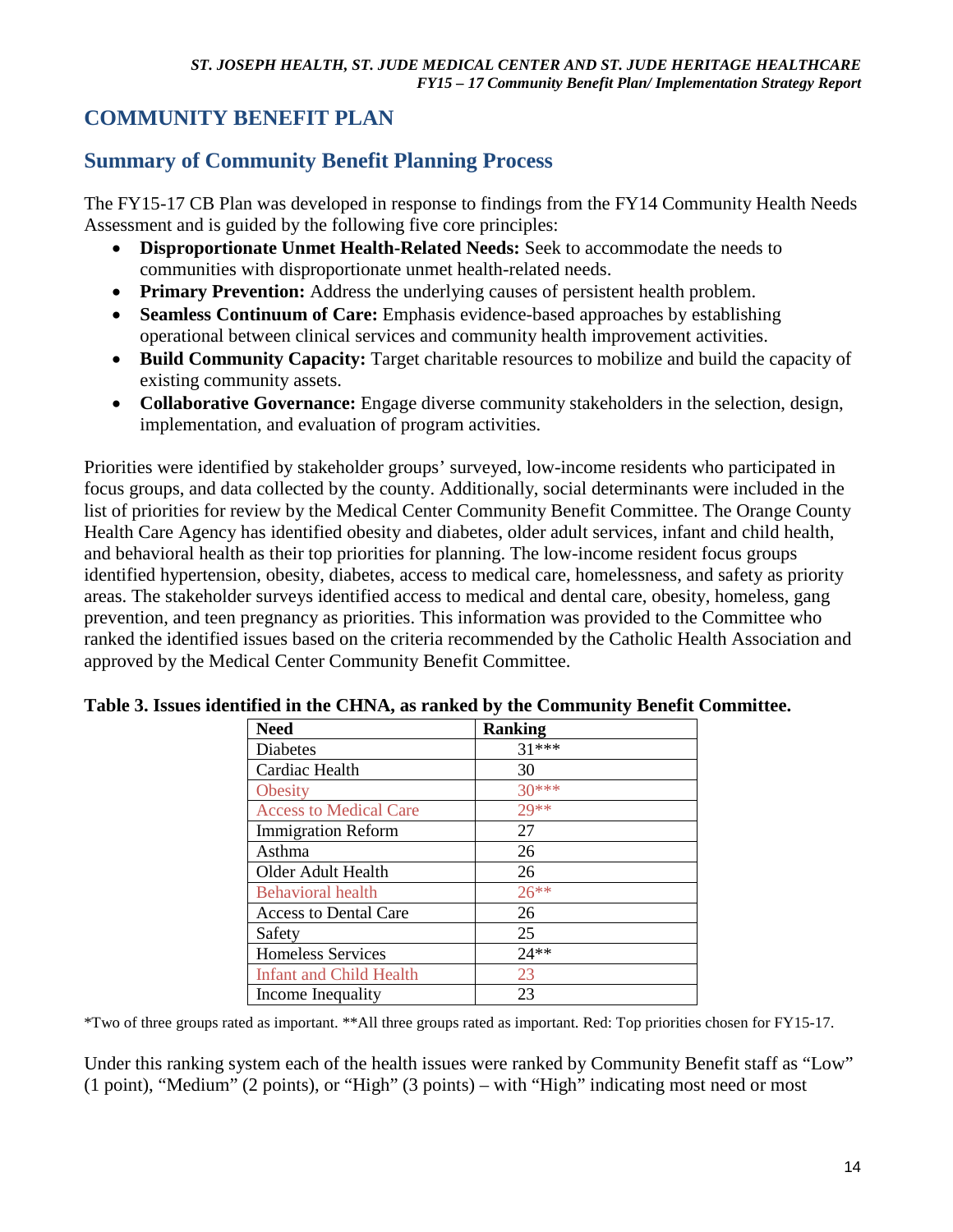resources and "Low" indicating less need or less resources (see Table 4 – 5 on the next page). For Time Commitment and Degree of Controversy, these criteria were scored with "Low" being 3 points and "High" being 1 point. Income inequality and immigration were included in the priorities since both are major underlying causes of poor health outcomes in our community. The Robert Wood Johnson Foundation also recently recommended that non-medical, social determinants of health be included within hospitals' priorities and plans.

| <b>Criteria</b>                           | <b>Diabetes</b> | ັ<br><b>Obesity</b> | <b>Access to</b><br><b>Medical Care</b> | o<br>$\overline{\phantom{a}}$<br><b>Access to</b><br><b>Dental Care</b> | <b>Homeless</b><br><b>Services</b> | <b>Older</b><br><b>Adult Health</b> | Income<br><b>Inequality</b> | <b>Immigration</b><br>reform |
|-------------------------------------------|-----------------|---------------------|-----------------------------------------|-------------------------------------------------------------------------|------------------------------------|-------------------------------------|-----------------------------|------------------------------|
| Relevancy to<br>mission                   | Hi              | Hi                  | Hi                                      | Hi                                                                      | Hi                                 | Hi                                  | Hi                          | Hi                           |
| Scope of problem                          | Hi              | Hi                  | Hi                                      | Hi                                                                      | Med                                | Med                                 | Med                         | Hi                           |
| Seriousness of<br>problem                 | Hi              | Hi                  | Hi                                      | Hi                                                                      | Hi                                 | Med                                 | Hi                          | Hi                           |
| <b>Health Disparities</b>                 | Hi              | Hi                  | Hi                                      | Hi                                                                      | Hi                                 | Hi                                  | Hi                          | Hi                           |
| <b>Effectiveness of</b><br>interventions  | Med             | Med                 | Med                                     | Hi                                                                      | Med                                | Med                                 | Med                         | Med                          |
| Economic<br>feasibility                   | Med             | Med                 | Med                                     | Low                                                                     | Med                                | Low                                 | Low                         | Med                          |
| Importance to<br>community                | Hi              | Hi                  | Med                                     | Low                                                                     | Med                                | Low                                 | Low                         | Med                          |
| <b>Time</b><br>Commitment*                | Hi              | Hi                  | Hi                                      | Hi                                                                      | Hi                                 | Hi                                  | Hi                          | Hi                           |
| Degree of<br>controversy*                 | Low             | Med                 | Med                                     | Low                                                                     | Hi                                 | Low                                 | Hi                          | Hi                           |
| <b>Existing efforts on</b><br>problem     | Med             | Med                 | Med                                     | Low                                                                     | Med                                | Hi                                  | Med                         | Med                          |
| <b>Implications for</b><br>not proceeding | Hi              | Hi                  | Hi                                      | Med                                                                     | Med                                | Med                                 | Hi                          | Hi                           |
| Sustainability likely                     | Hi              | Hi                  | Hi                                      | Med                                                                     | Low                                | Hi                                  | Low                         | Med                          |
| <b>Total Points</b>                       | 31              | 30                  | 29                                      | 26                                                                      | 24                                 | 26                                  | 23                          | 27                           |

#### **Table 4. Community Benefit Ranking System**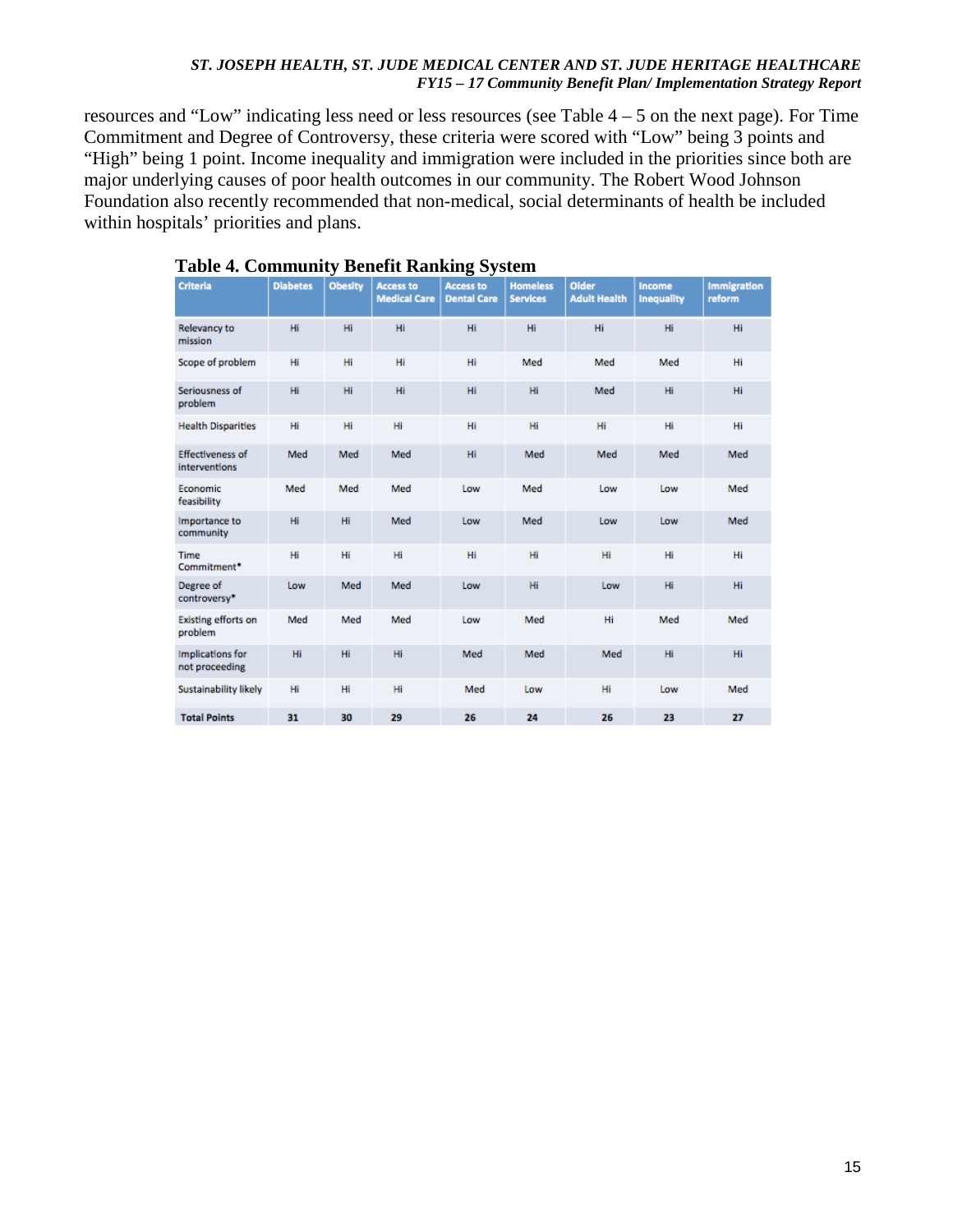| <b>Criteria</b>                                 | <b>Behavioral</b><br><b>Health</b> | Cardiac<br><b>Health</b> | <b>Asthma</b> | Infant/Child | <b>Safety</b> | <b>Older</b><br><b>Adult Health</b> |
|-------------------------------------------------|------------------------------------|--------------------------|---------------|--------------|---------------|-------------------------------------|
| Relevancy to mission                            | Hi                                 | Hi                       | Hi            | Hi           | Hi            | Hi.                                 |
| Scope of problem                                | Hi                                 | Hi                       | Med           | Low          | Med           | Med                                 |
| Seriousness of problem                          | Hi                                 | Hi                       | Med           | Low          | Med           | Med                                 |
| <b>Health Disparities</b>                       | Hi                                 | Hi                       | Hi            | Med          | Hi            | Hi                                  |
| <b>Effectiveness of interventions</b>           | Hi                                 | Hi                       | Hi            | Hi           | Med           | Med                                 |
| <b>Economic feasibility</b>                     | Med                                | Med                      | Med           | Med          | Low           | Low                                 |
| Importance to community                         | Med                                | Low                      | Low           | Low          | Low           | Low                                 |
| Time Commitment*                                | Hi                                 | Med                      | High          | Med          | Hi            | Hi                                  |
| Degree of controversy*                          | Med                                | Low                      | Low           | Low          | Low           | Low                                 |
| Existing efforts on problem                     | Low                                | Med                      | Med           | Med          | Med           | Hi                                  |
| Implications for not proceeding<br>with problem | Med                                | Hi                       | Med           | Med          | Med           | Med                                 |
| Sustainability likely                           | Low                                | Med                      | Med           | Med          | Hi            | Hi                                  |
| <b>Total Points</b>                             | 26                                 | 30                       | 26            | 23           | 25            | 26                                  |

### **Table 5. Community Benefit Ranking System cont'd**

The St. Jude Medical Center's Board of Trustees Community Benefit Committee selected the following priorities for the FY 15-17 Community Benefit Strategy and Implementation Plan:

- **1. Medical Care for the Underserved**
- **2. Obesity**
- **3. Behavioral Health**
- **4. Infant and Child Health**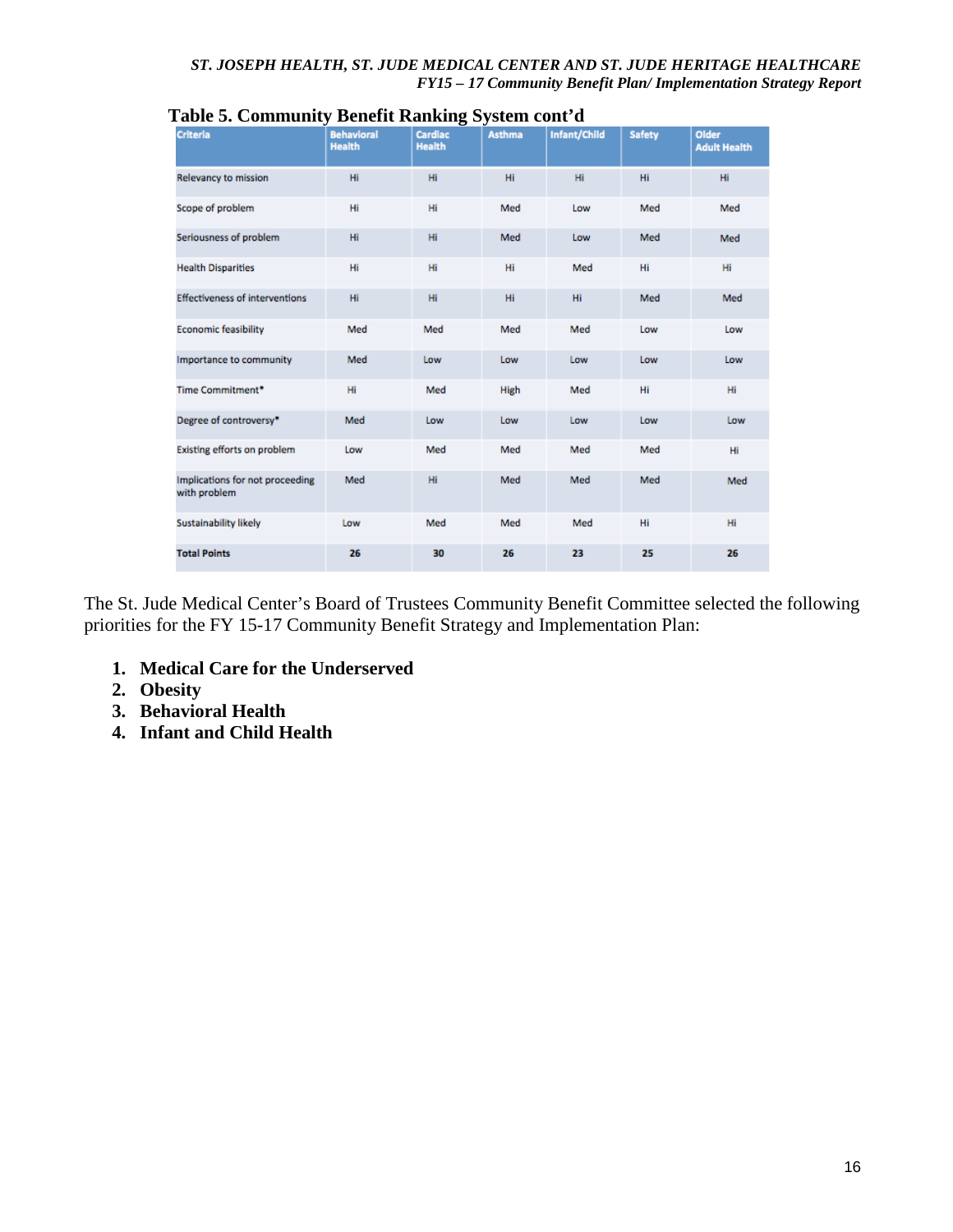## **Addressing the Needs of the Community: FY15 – FY17 Key Community Benefit Plan**

### **IMPROVING MEDICAL ACCESS TO THE UNDERSERVED**

**Initiative (community need being addressed):** The FY14 CHNA shows a significant number of uninsured in the CBSA. 18.7% of adults in the CBSA do not have insurance, and there are over 47,000 people with CalOptima.

**Goal (anticipated impact):** Expand access to care for the underserved in our CBSA

| <b>Outcome Measure</b>                                                        | <b>Baseline</b>                                                                                                    | <b>FY15 Target</b> | <b>FY17 Target</b> |
|-------------------------------------------------------------------------------|--------------------------------------------------------------------------------------------------------------------|--------------------|--------------------|
| Number of persons served                                                      | 20,022 patients                                                                                                    | 21,658 patients    | 25,000 patients    |
| Strategy(ies)                                                                 | <b>Strategy Measure</b>                                                                                            | <b>Baseline</b>    | <b>FY15 Target</b> |
| Provide grant and in-kind<br>support to the SJNHC                             | Number of unique patients served at<br><b>SJNHC</b>                                                                | 4,507 patients     | 5,662 patients     |
| 2. Provide charity care for<br>uninsured patients                             | Number of uninsured patients provided<br>charity care at SJMC                                                      | 14,884 patients    | 13,396 patients    |
| 3.<br>Provide subsidy for specialists<br>in ER to serve uninsured<br>patients | Number of uninsured patients provided<br>subsidized care by specialists in ER                                      | 631 patients       | 600 patients*      |
| 4. Hospital and Heritage to<br>participate as CalOptima<br><b>Network</b>     | Number of CalOptima patients care for by<br>integrated delivery systems (IDS) in new<br>Heritage CalOptima network | 0 patients         | 1,500 patients     |

\*This number is lower than the FY15 target due to the expected number of uninsured gaining insurance coverage through Covered California.

**Key Community Partners:** St. Jude Neighborhood Health Center, St. Jude Heritage HealthCare, CalOptima, SJMC Medical Staff, City of Fullerton, Fullerton School District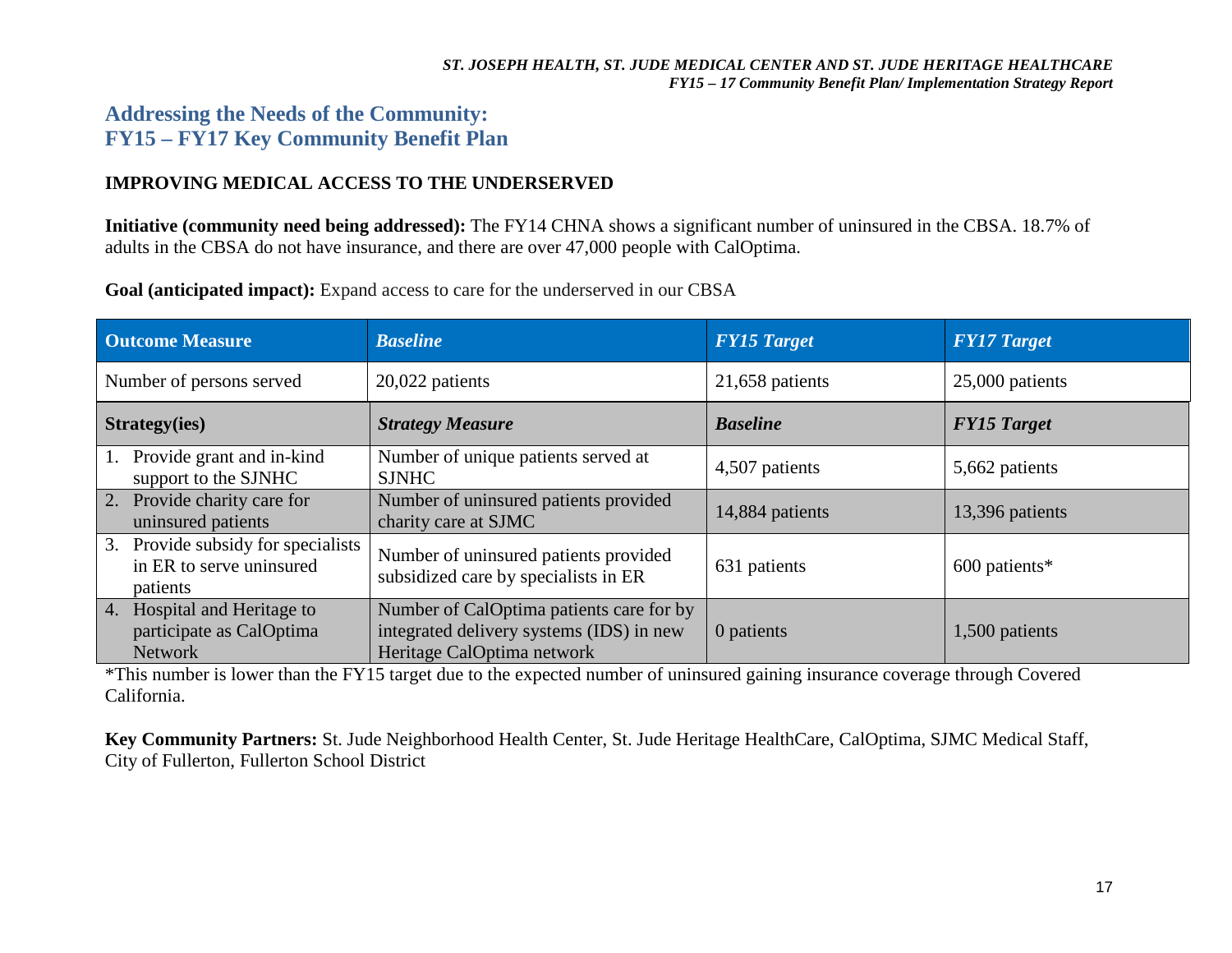### **HEALTHY WEIGHT/OBESITY REDUCTION & PREVENTION**

**Initiative (community need being addressed):** FY 14 CHNA showed that 60.9 percent of adults and 30 percent of children are overweight or obese in the CBSA.

Goal (anticipated impact): Increase the percentage of 5<sup>th</sup>, 7<sup>th</sup>, and 9<sup>th</sup> graders in targeted schools within our CBSA; strengthen city, school, and organizational policies that promote healthy lifestyles

| <b>Outcome Measure</b>                                                                                             | <b>Baseline</b>                                                                                                                                                                                                                                        | <b>FY15 Target</b>                                                                         | <b>FY17 Target</b>                                                                                                                                           |
|--------------------------------------------------------------------------------------------------------------------|--------------------------------------------------------------------------------------------------------------------------------------------------------------------------------------------------------------------------------------------------------|--------------------------------------------------------------------------------------------|--------------------------------------------------------------------------------------------------------------------------------------------------------------|
| Percentage of $5^{\text{th}}$ , $7^{\text{th}}$ , and $9^{\text{th}}$<br>graders in Healthy Fitness<br>Zone        | 2013 Fitnessgram scores for body<br>composition                                                                                                                                                                                                        | 5 percent increase from<br>baseline in each targeted<br>school                             | 15 percent increase of children<br>in Healthy Fitness Zone from<br>baseline in each targeted school                                                          |
| <b>Strategy(ies)</b>                                                                                               | <b>Strategy Measure</b>                                                                                                                                                                                                                                | <b>Baseline</b>                                                                            | <b>FY15 Target</b>                                                                                                                                           |
| Increase the percentage of<br>1.<br>healthy weight children at<br>target schools                                   | Number of schools with percentage of<br>$5^{\text{th}}$ , $7^{\text{th}}$ , and $9^{\text{th}}$ grade children attending<br>Title I schools in target neighborhoods<br>whose body composition are in the<br>Healthy Fitness Zone on the<br>Fitnessgram | Current scores will be baseline                                                            | 50 percent of targeted schools<br>achieving a 5 percent increase<br>in percentage of children who<br>are in the Healthy Fitness Zone<br>for body composition |
| Engage four school<br>2.<br>districts in implementing<br>policies that promote a<br>healthy lifestyle              | Number of active Wellness Councils;<br>number of new policies or<br>administrative rules that strengthen the<br><b>Wellness Policy</b>                                                                                                                 | 3 Active Wellness Councils; 0<br>updated Wellness Policies                                 | 4 Active Wellness Councils; 2<br>updated Wellness Policies                                                                                                   |
| 3.<br>Partner with four targeted<br>cities to enhance their<br>level of commitment in<br><b>HEAL</b> or Let's Move | Number of HEAL cities that achieve<br>Active or Fit City recognition and/or<br>number of Let's Move Cities that meet<br>all recommended criteria                                                                                                       | 0 HEAL cities that achieve<br>Active or Fit recognition or<br>Let's Move-recognized cities | 2 HEAL cities that achieve<br>Active or Fit recognition or<br>Let's Move-recognized cities                                                                   |

**Key Community Partners**: Fullerton Collaborative, Buena Park Collaborative, La Habra Collaborative, Placentia Families First Collaborative, Alliance for a Healthy Orange County, Fullerton School District, Buena Park School District, Placentia-Yorba Linda School District, La Habra School District, UC Cooperative Extension, Cities of Fullerton, Buena Park, Placentia and La Habra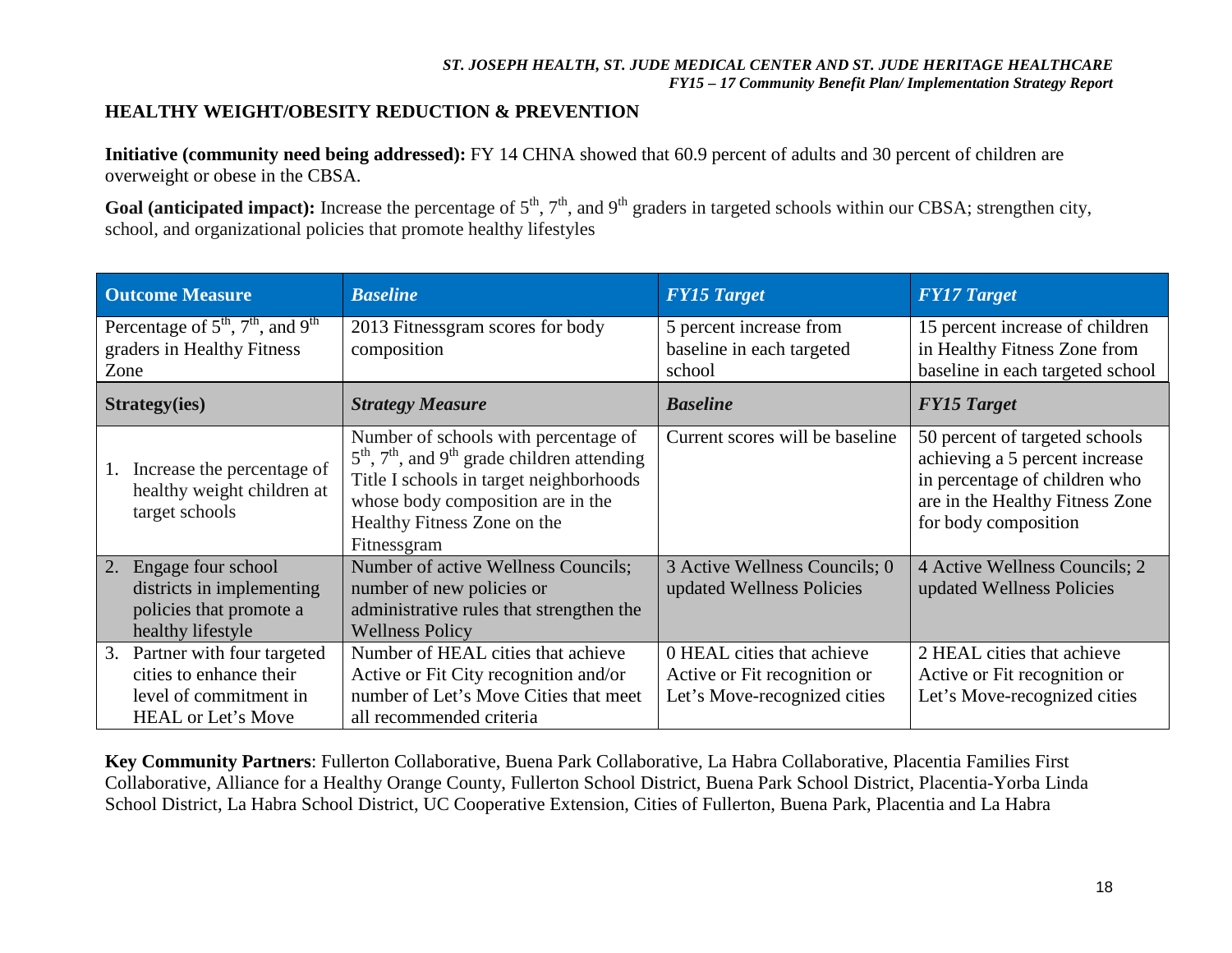### **BEHAVIORAL HEALTH**

**Initiative (community need being addressed):** FY14 CHNA shows that 31.9% of 11th graders reported alcohol use in past month, and 20.5% of 11th graders reported drug use in past month. Additionally, in 2012, the SJMC established a full-time social worker to work with the homeless population that access the ED. These individuals served had 369 ED visits with 41 having more than 10 visits during this 10-month period. 31% of the patients seen in the Emergency Department had mental health issues, and 24% had substance abuse issues. The top mental health issues were post-traumatic stress disorder, depression, and anxiety.

**Goal (anticipated impact):** Improve behavioral health in low-income populations though prevention and access

| <b>Outcome Measure</b>                                                                                                                       | <b>Baseline</b>                                                                                                                                         | <b>FY15 Target</b>                                                                | <b>FY17 Target</b>                                                                                                |
|----------------------------------------------------------------------------------------------------------------------------------------------|---------------------------------------------------------------------------------------------------------------------------------------------------------|-----------------------------------------------------------------------------------|-------------------------------------------------------------------------------------------------------------------|
| Number of patients served                                                                                                                    | 0 patients                                                                                                                                              | 2000 patients                                                                     | 5000 patients                                                                                                     |
| <b>Strategy(ies)</b>                                                                                                                         | <b>Strategy Measure</b>                                                                                                                                 | <b>Baseline</b>                                                                   | <b>FY15 Target</b>                                                                                                |
| Integrate behavioral health<br>services at St. Jude Heritage<br>and SJNHC                                                                    | Number of targeted behavioral<br>health screenings consistently<br>being used at SJNHC                                                                  | 0 screenings                                                                      | 1 screening                                                                                                       |
| Develop and implement<br>2.<br>programs within targeted<br>school districts to enhance<br>management of children with<br>behavioral problems | Number of targeted school<br>districts that are<br>developing/implementing<br>programs to enhance<br>management of children with<br>behavioral problems | school district                                                                   | 2 school districts                                                                                                |
| Address the needs of<br>3.<br>homeless patients with mental<br>health and substance abuse<br>problems                                        | Continuation of community care<br>navigation                                                                                                            | 203 homeless patients served with<br>mental health or substance abuse<br>problems | Percent homeless patients with<br>mental health and substance abuse<br>issues able to be connected to<br>services |

**Key Community Partners**: St. Jude Neighborhood Health Center, Fullerton Police Department, Illumination Foundation, School Districts, St. Jude Heritage Healthcare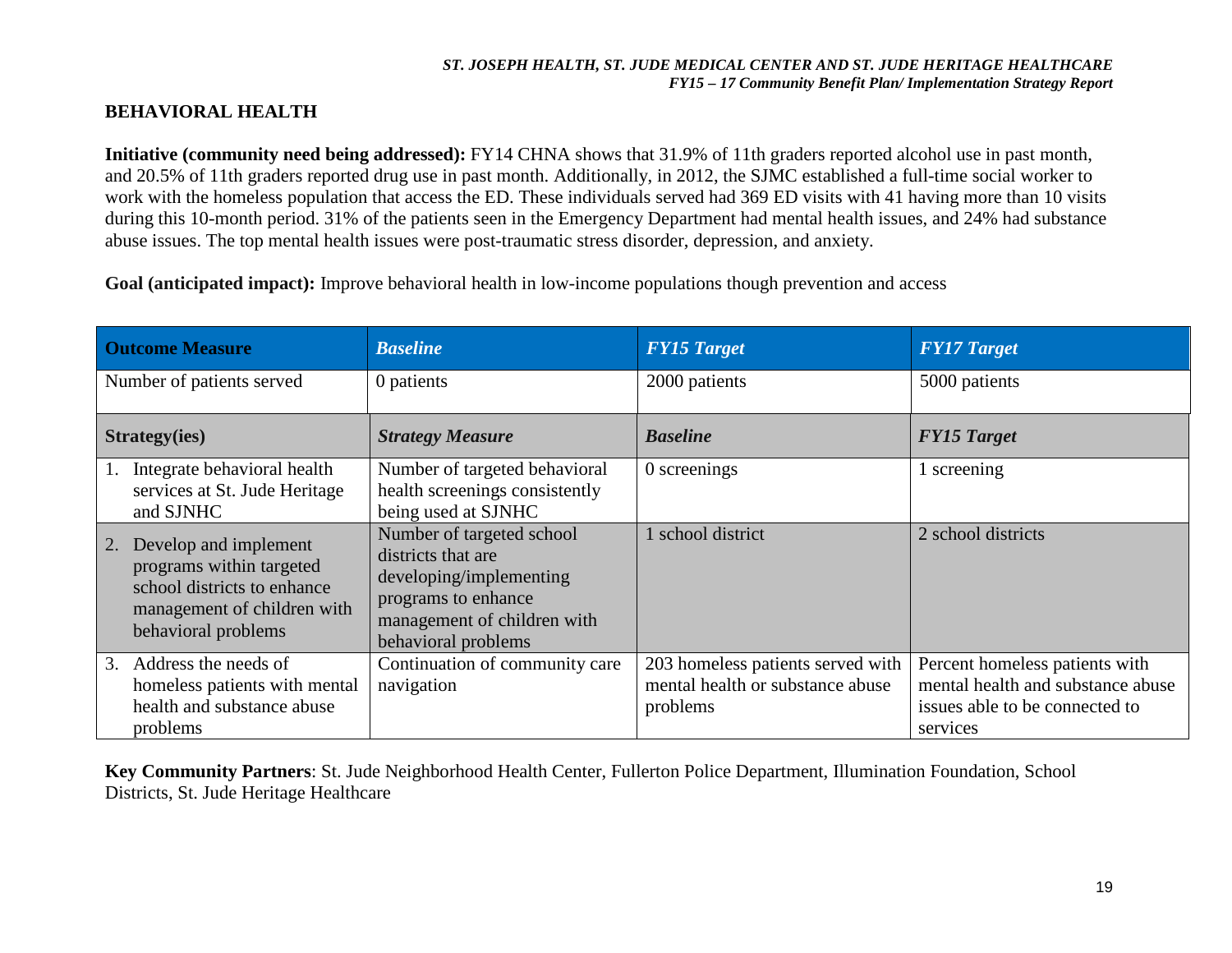### **INFANT & CHILD HEALTH**

**Initiative (community need being addressed):** The percentage of children aged two and under in the SJMC CBSA immunized with dTAP and MMR vaccines are currently far below Healthy People 2020 goals. Only 48 percent of children received dTAP vaccines at Heritage North; 36 percent of children received dTAP vaccines at SJNHC; and 67 percent of children received dTAP vaccines at Heritage Central. At Heritage North, 86 percent of children aged two and under were MMR-immunized versus only 73 percent at the SJNHC. In addition, the percentage of infants receiving late or no pre-natal care was approximately  $10 - 15$  percent in many areas in the CBSA.

**Goal (anticipated impact):** Enhance infant and child health through improved pre-natal care and immunization rates.

| <b>Outcome Measure</b>                                                                                         | <b>Baseline</b>                                                                                                                                                                                                                                                  | <b>FY15 Target</b>                                                                                                                           | <b>FY17 Target</b>                                                                                                                                                           |
|----------------------------------------------------------------------------------------------------------------|------------------------------------------------------------------------------------------------------------------------------------------------------------------------------------------------------------------------------------------------------------------|----------------------------------------------------------------------------------------------------------------------------------------------|------------------------------------------------------------------------------------------------------------------------------------------------------------------------------|
| Percent of children ages 2 and under<br>receiving dTAP and MMR immunizations<br>at SJNHC and St. Jude Heritage | dTAP immunization rate:<br>Heritage North: 48%<br>$\overline{\phantom{a}}$<br><b>SJNHC: 36%</b><br>$\overline{\phantom{a}}$<br><b>MMR</b> immunization rate:<br>Heritage North: 86%<br>$\overline{\phantom{a}}$<br><b>SJNHC: 73%</b><br>$\overline{\phantom{a}}$ | dTAP immunization rate:<br>Heritage North: 55%<br>$SIMHC: 45\%$<br><b>MMR</b> immunization rate:<br>Heritage North: 90%<br><b>SJNHC: 80%</b> | dTAP immunization rate:<br>Heritage North: 80%<br><b>SJNHC: 80%</b><br>$\overline{\phantom{0}}$<br><b>MMR</b> immunization rate:<br>Heritage North: 90%<br><b>SJNHC: 90%</b> |
| Strategy(ies)                                                                                                  | <b>Strategy Measure</b>                                                                                                                                                                                                                                          | <b>Baseline</b>                                                                                                                              | <b>FY15 Target</b>                                                                                                                                                           |
| Strengthen the recall/reminder system<br>for immunizations                                                     | System in place to effectively<br>reminder and recall patients<br>for immunizations                                                                                                                                                                              | None                                                                                                                                         | System developed and<br>implemented                                                                                                                                          |
| Track reasons why parents are<br>2.<br>refusing immunizations and develop<br>plan to address these reasons     | Tracking system in place and<br>data available                                                                                                                                                                                                                   | None                                                                                                                                         | Tracking system developed<br>and implemented                                                                                                                                 |
| Evaluate the effectiveness and the<br>3.<br>delivery of educational materials and<br>improve where needed      | Evaluation of educational<br>materials available                                                                                                                                                                                                                 | None                                                                                                                                         | <b>Evaluation available</b>                                                                                                                                                  |

**Key Community Partners**: St. Jude Neighborhood Health Center; St. Jude Heritage Healthcare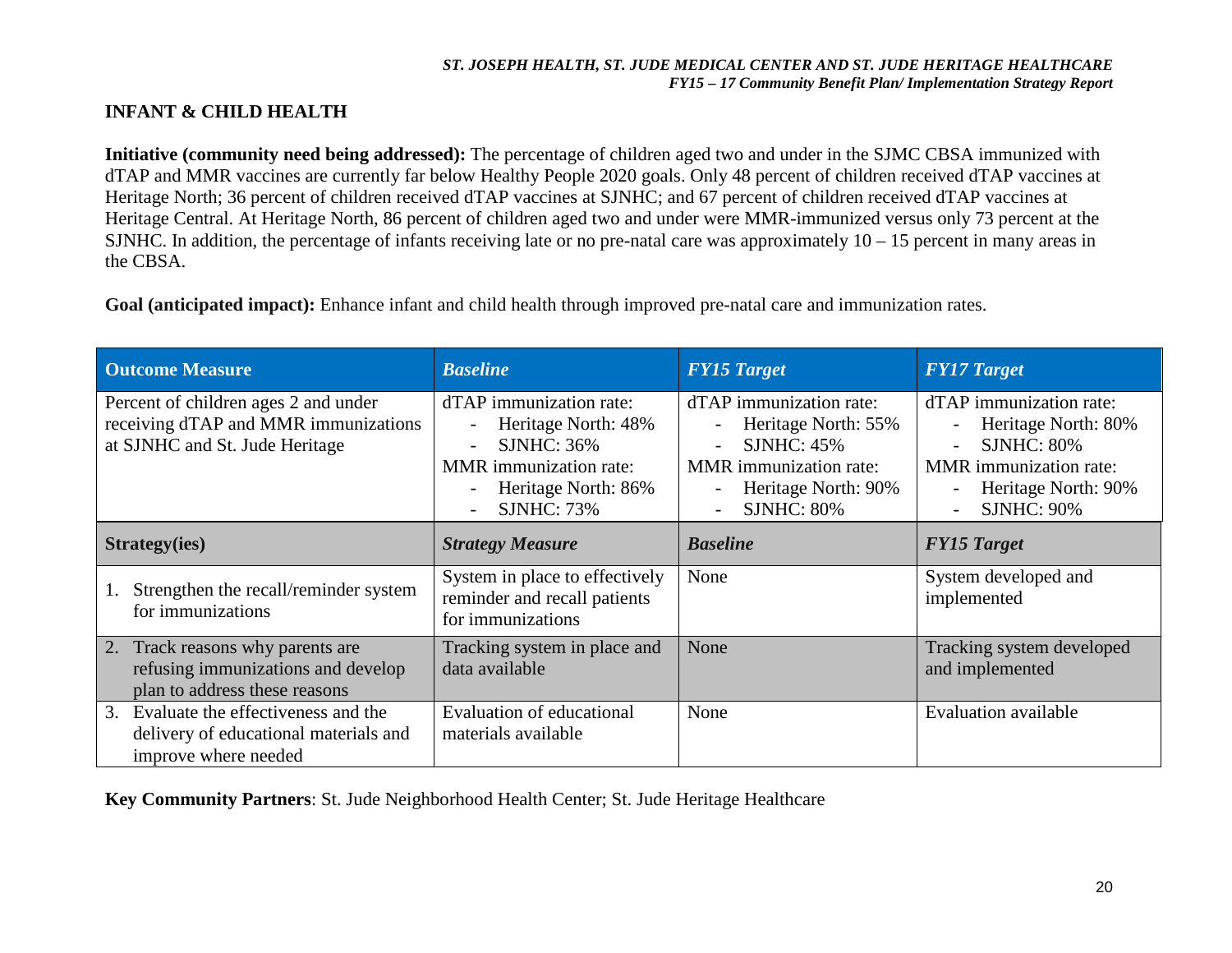## **PLANNING FOR THE UNINSURED AND UNDERINSURED**

### **Financial Assistance Program**

Our mission is to provide quality care to all our patients, regardless of ability to pay. We believe that no one should delay seeking needed medical care because they lack health insurance. That is why St. Jude Medical Center, as a ministry of St. Joseph Health System, has a **Patient Financial Assistance Program<sup>[1](#page-20-0)</sup>** that provides free or discounted services to eligible patients.

This program provides fully discounted services for families whose income is at or below 200 percent of the Federal Poverty Level (FPL) and discounted services for those families between 201 – 500 percent of the FPL. In addition, other factors used in determining eligibility for patient financial assistance include: income level, asset level, and medical indigence. There are certain very vulnerable populations that are automatically deemed eligible for charity care, including St. Jude Community Clinic and St. Jude Heritage Access Program patients. Hospital and Heritage staff members are educated about this policy during new employee hire and continuing staff training. Extensive efforts are made to educate patients about the Financial Assistance Program, including signs posted in prominent locations, brochures provided to uninsured patients, and on our hospital website.

One way that St. Jude Medical Center informs the public of the Patient Financial Assistance Program is by posting notices. Notices are posted in high volume inpatient and outpatient service areas. Notices are also posted at locations where a patient may pay their bill. Notices include contact information on how a patient can obtain more information on financial assistance as well as where to apply for assistance. These notices are posted in English and Spanish and any other languages that are representative of 5% or greater of patients in the hospital's service area. All patients who demonstrate lack of financial coverage by third party insurers are offered an opportunity to complete the Patient Financial Assistance application and are offered information, assistance, and referral as appropriate to government sponsored programs for which they may be eligible.

### **Medicaid and Other Local Means-Tested Government Programs**

St. Jude Medical Center and St. Jude Heritage Healthcare provides access to the uninsured and underinsured by participating in Medicaid, also known as Medi-Cal in California, and other local means-tested government programs.

<span id="page-20-0"></span><sup>1</sup> *Information about St. Jude Medical Center's Financial Assistance Program is available at <http://www.stjudemedicalcenter.org/For-Patients/Patient-Financial-Assistance-Program.aspx>*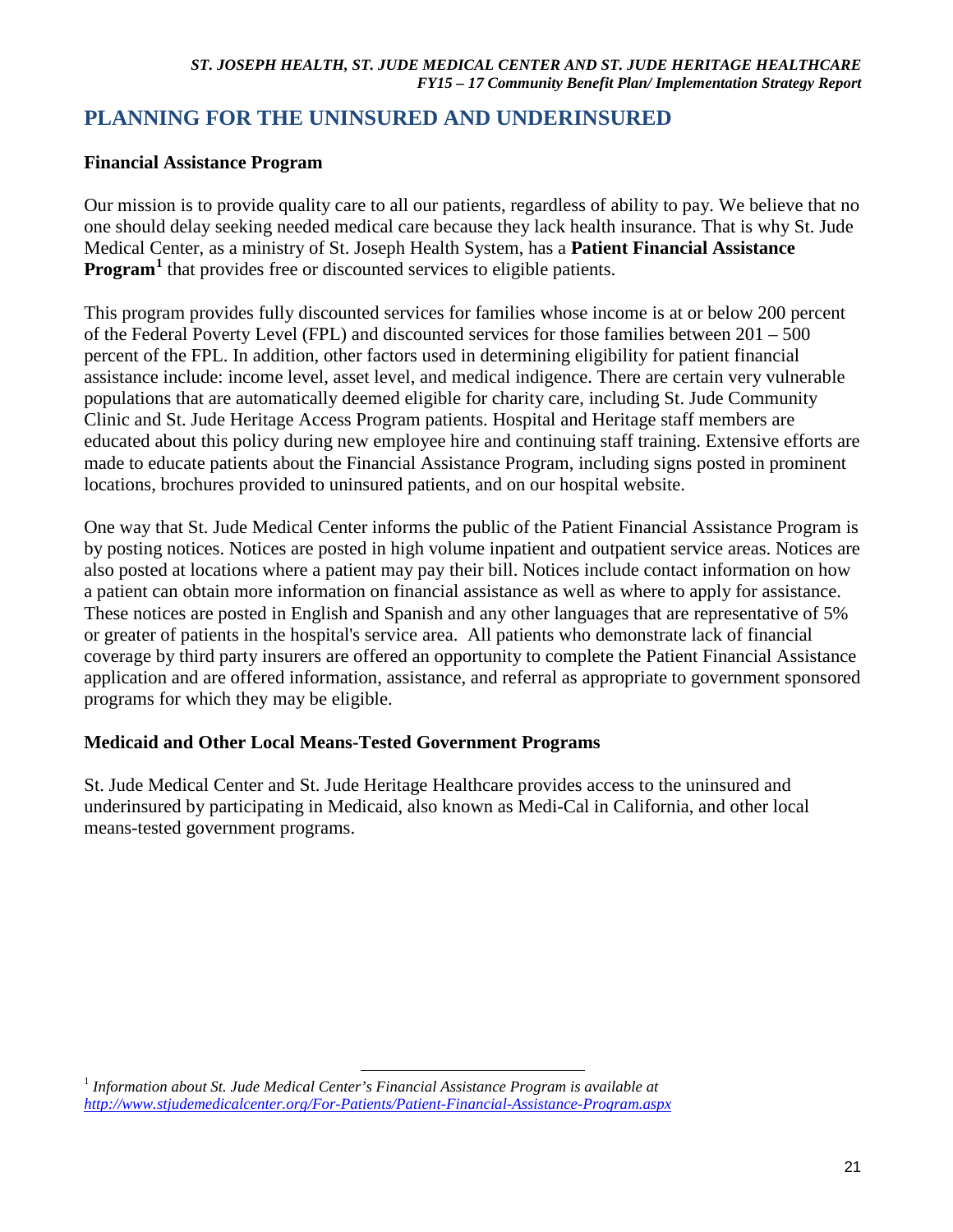## **Other Community Benefit**

In addition to the preceding priority areas, St. Jude Medical Center plans to provide other community benefit programs responsive to the health needs identified in the 2014 CHNA. Community Benefit programs listed below only includes additional Community Services for the low-income and broader community that have not been previously covered in this CB Plan/Implementation Strategy Report.

| <b>Initiative (community)</b><br>need being addressed):               | <b>Program</b>                                                                        | <b>Description</b>                                                                                                                                                                                                                                            | <b>Target Population</b><br>(Low Income or<br><b>Broader community)</b> |
|-----------------------------------------------------------------------|---------------------------------------------------------------------------------------|---------------------------------------------------------------------------------------------------------------------------------------------------------------------------------------------------------------------------------------------------------------|-------------------------------------------------------------------------|
| Access to care                                                        | <b>Cancer Center</b><br><b>Community Program</b>                                      | Provide care navigation, social work services, and<br>support groups to cancer patients                                                                                                                                                                       | Low-income                                                              |
| Engaging community<br>2.<br>partners to address<br>health disparities | <b>Healthy Communities</b>                                                            | Technical assistance to support community<br>collaboratives                                                                                                                                                                                                   | Low-income                                                              |
| Lack of public<br>3.<br>transportation                                | Transportation<br>Program                                                             | Provide non-emergency medical transportation                                                                                                                                                                                                                  | Low-income                                                              |
| 4. Lack of access to<br>medical services                              | Post-Hospital<br><b>Transition Care for</b><br><b>Indigent Patients</b>               | The hospital incurs various costs to take care of<br>indigent patients, both the uninsured and<br>underinsured – including: long-term facility fees,<br>homecare fees, hospice fees, mental health fees,<br>taxicab vouchers, and ambulance fees among others | Low-income                                                              |
| 5. Lack of support<br>services for frail elderly                      | <b>Senior Services</b>                                                                | Information and referrals, support groups, classes,<br>Caring Neighbors volunteer program                                                                                                                                                                     | Low-income                                                              |
| 6. Lack of specialty care<br>for uninsured                            | <b>Super Surgery</b><br>Saturday                                                      | Assist high-risk and vulnerable hospital patients in<br>transition to home setting with goal of avoiding re-<br>admissions                                                                                                                                    | Low-income                                                              |
| Need for professional<br>7.<br>nursing staff in the<br>community      | <b>Health Education</b><br>Professions – Nursing,<br>Rehabilitation, and<br>Ancillary | Clinical rotations for nursing and rehabilitation<br>students in med-surg, critical care, OB, OR,<br>leadership, and community health; clinical rotations<br>for ancillary students in respiratory, labs, imaging                                             | <b>Broader community</b>                                                |
| 8.<br>Access to care                                                  | ER Medical Staff-<br>Payments for Care of<br>Uninsured ER patients                    | The hospital pays, under the Measure H program,<br>medical staff members to care for patients who are<br>uninsured                                                                                                                                            | Low-income                                                              |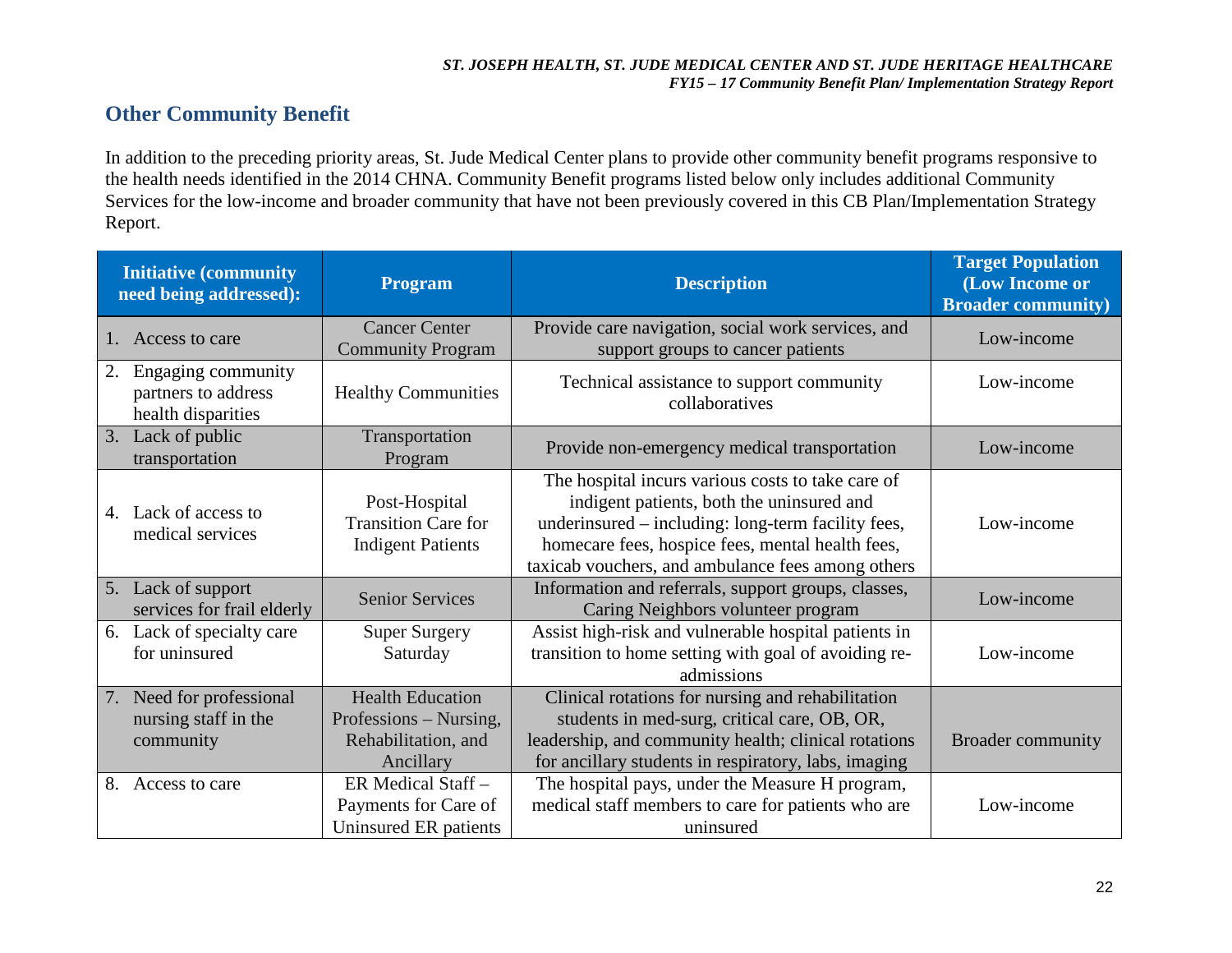| <b>Initiative</b><br>(community need<br>being addressed):                                      | <b>Program</b>                                                                              | <b>Description</b>                                                                                                                                                                                                                                                     | <b>Target Population</b><br>(Low Income or<br><b>Broader community)</b> |
|------------------------------------------------------------------------------------------------|---------------------------------------------------------------------------------------------|------------------------------------------------------------------------------------------------------------------------------------------------------------------------------------------------------------------------------------------------------------------------|-------------------------------------------------------------------------|
| 9. Access to care                                                                              | <b>Rehab Community</b><br>Reintegration for<br><b>Broader Community</b>                     | Provides recreational, exercise, communication, and<br>other groups for individuals with ad disability to<br>assist in their re-entry into the community                                                                                                               | Broader community;<br>people with disabilities                          |
| 10. Need for patient/family<br>education                                                       | <b>Rehab Community</b><br>Program Follow-Up                                                 | Nurse follow-ups with patients post-discharge                                                                                                                                                                                                                          | <b>Broader community</b>                                                |
| 11. Reduce number of re-<br>admissions                                                         | Post-Hospital<br><b>Transition Care for</b><br><b>Indigent Patients</b>                     | The hospital incurs various costs to take care of<br>indigent patients, both the uninsured and<br>underinsured. These costs include long-term facility<br>fees, homecare fees, hospice fees, mental health fees,<br>taxi cab vouchers, and ambulance fees among others | Low-income                                                              |
| 12. Lack of resources for<br>uninsured population                                              | <b>Community Care</b><br>Navigation                                                         | Identification and intervention to assist the homeless<br>and underserved population                                                                                                                                                                                   | Low-income                                                              |
| 13. Lack of mildly-ill child<br>care services                                                  | <b>Healthy Steps - TAPP</b><br>Program                                                      | Provides mildly ill child care center and support to<br>pregnant teens and teen moms who attend the La<br>Sierra High School                                                                                                                                           | Low-income                                                              |
| 14. Support for family<br>caregivers<br>overwhelmed with<br>needs of person they<br>are caring | <b>Family Caregiver</b><br>Support<br>Program/Orange<br><b>Caregiver Resource</b><br>Center | Partnership to provide family caregivers with<br>assessment, advice for developing a respite program,<br>referrals, education, legal and support services that<br>assist them in their role as a caregiver                                                             | <b>Broader community</b>                                                |
| 15. Coordination of<br>services for traumatic<br>brain injury patient<br>population            | St. Jude Brain Injury<br><b>Network</b>                                                     | Provide case management support services to assist<br>adult survivors of traumatic brain injury with<br>assistance in vocational, housing, health and financial<br>needs                                                                                               | Low-income                                                              |
| 16. Need for education and<br>health screenings                                                | <b>Community Education</b><br>& Health Fairs                                                | Partnership to provide family caregivers with<br>assessment, advice for developing a respite program,<br>referrals, education, legal and support services that<br>assist them in their role as a caregiver                                                             | <b>Broader community</b>                                                |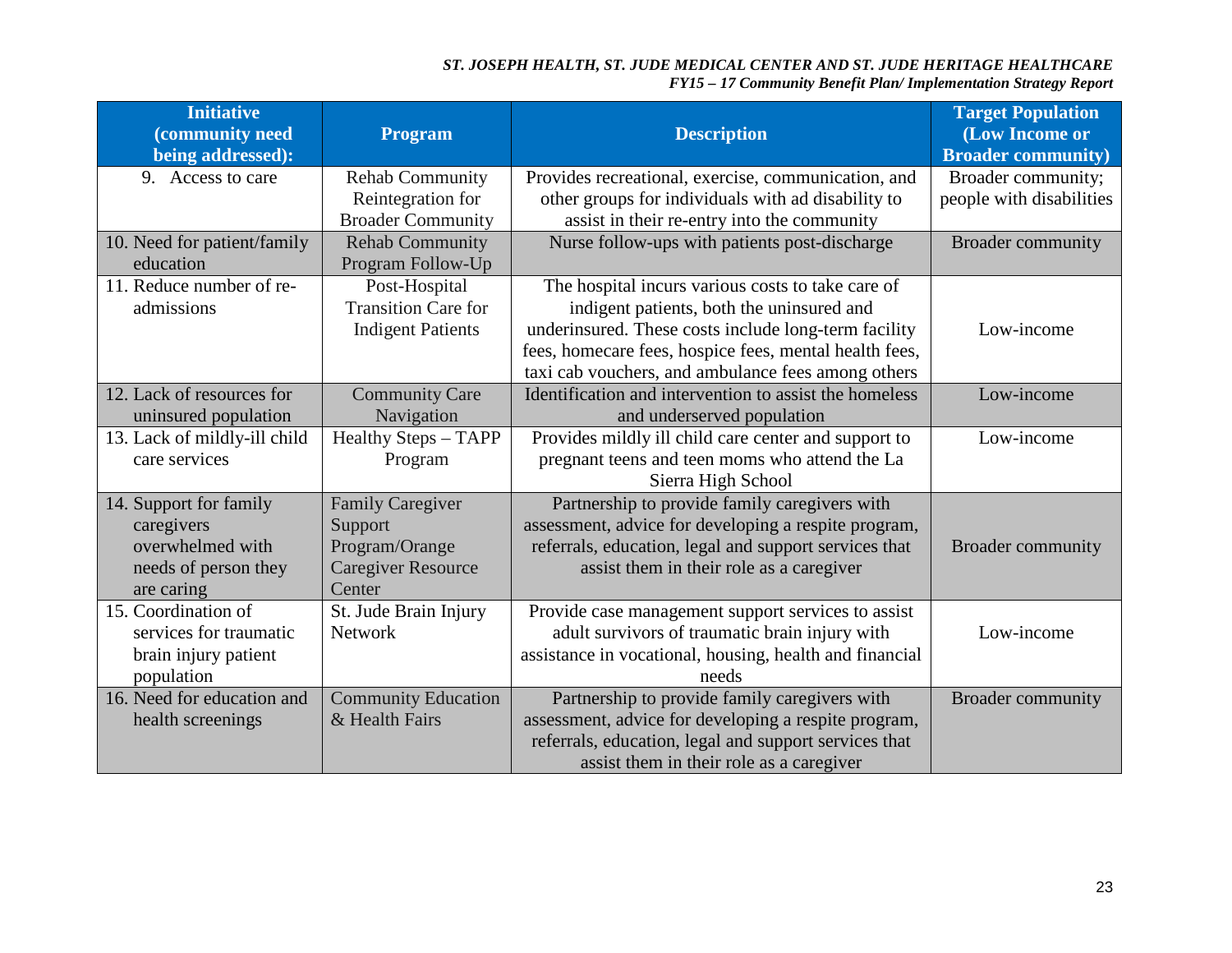## *Needs Beyond the Hospital's Service Program*

**Table 6.** 

Although no hospital facility can address all of the health needs present in its community, we are committed to continue our Mission through community benefit programs and by funding other nonprofits through our Care for the Program.

The table below describes the community health needs identified through the St. Joseph Health, St. Jude Medical Center CHNA that the hospital plans to address as well as those it does not plan to address.

| Table 6.                                           |                                       |  |  |  |
|----------------------------------------------------|---------------------------------------|--|--|--|
| <b>Community Health Needs Identified thru CHNA</b> | <b>Hospital Plans to Address Need</b> |  |  |  |
| Cardiac Health                                     | No                                    |  |  |  |
| Diabetes                                           | N <sub>0</sub>                        |  |  |  |
| Obesity                                            | Yes                                   |  |  |  |
| <b>Access to Medical Care</b>                      | Yes                                   |  |  |  |
| <b>Immigration Reform</b>                          | N <sub>o</sub>                        |  |  |  |
| Asthma                                             | N <sub>0</sub>                        |  |  |  |
| <b>Older Adult Services</b>                        | N <sub>0</sub>                        |  |  |  |
| <b>Behavioral Health</b>                           | Yes                                   |  |  |  |
| Access to Dental Care                              | N <sub>0</sub>                        |  |  |  |
| Safety                                             | N <sub>0</sub>                        |  |  |  |
| <b>Homeless Services</b>                           | N <sub>0</sub>                        |  |  |  |
| <b>Infant and Child Health Services</b>            | Yes                                   |  |  |  |
| Income Inequality                                  | No                                    |  |  |  |

The indicated health needs are not being addressed directly through a St. Joseph Health, St. Jude Medical Center initiative or program because they are already addressed by local non-profit organizations that have the resources and expertise: Cardiac Health, Diabetes, Immigration Reform, Asthma, Older Adult Services, Access to Dental Care, Safety, Homeless Services, Income Inequality. Cardiac health and diabetes were not selected because the Committee selected obesity which underlies these conditions and if addressed will have an impact on this. Also, cardiac health outcomes improved between 2007 and 2012 according to the PRC survey. Asthma also showed an improvement over the two surveys. Older adult services, homelessness, access to dental care and safety are being addressed by other groups in the community. The Committee chose not to address immigration reform and income inequality, as these are state and national issues that the Medical Center does not have the expertise or ability to impact.

St. Joseph Health, St. Jude Medical Center will collaborate with local organizations that address aforementioned community needs, to coordinate care and referral and address these unmet needs. Specifically, we will collaborate with the following organizations to coordinate referrals and efforts: American Diabetes Association for Diabetes, American Heart Association for Cardiac Health, OCCCO for immigration reform, American Lung Association for asthma, Orange County Older Adults Collaborative for Older Adult Services, Coalition of Community Health Centers for dental care; CalGrip programs for safety, and the Fullerton Homeless Task Force and its members for homeless services.